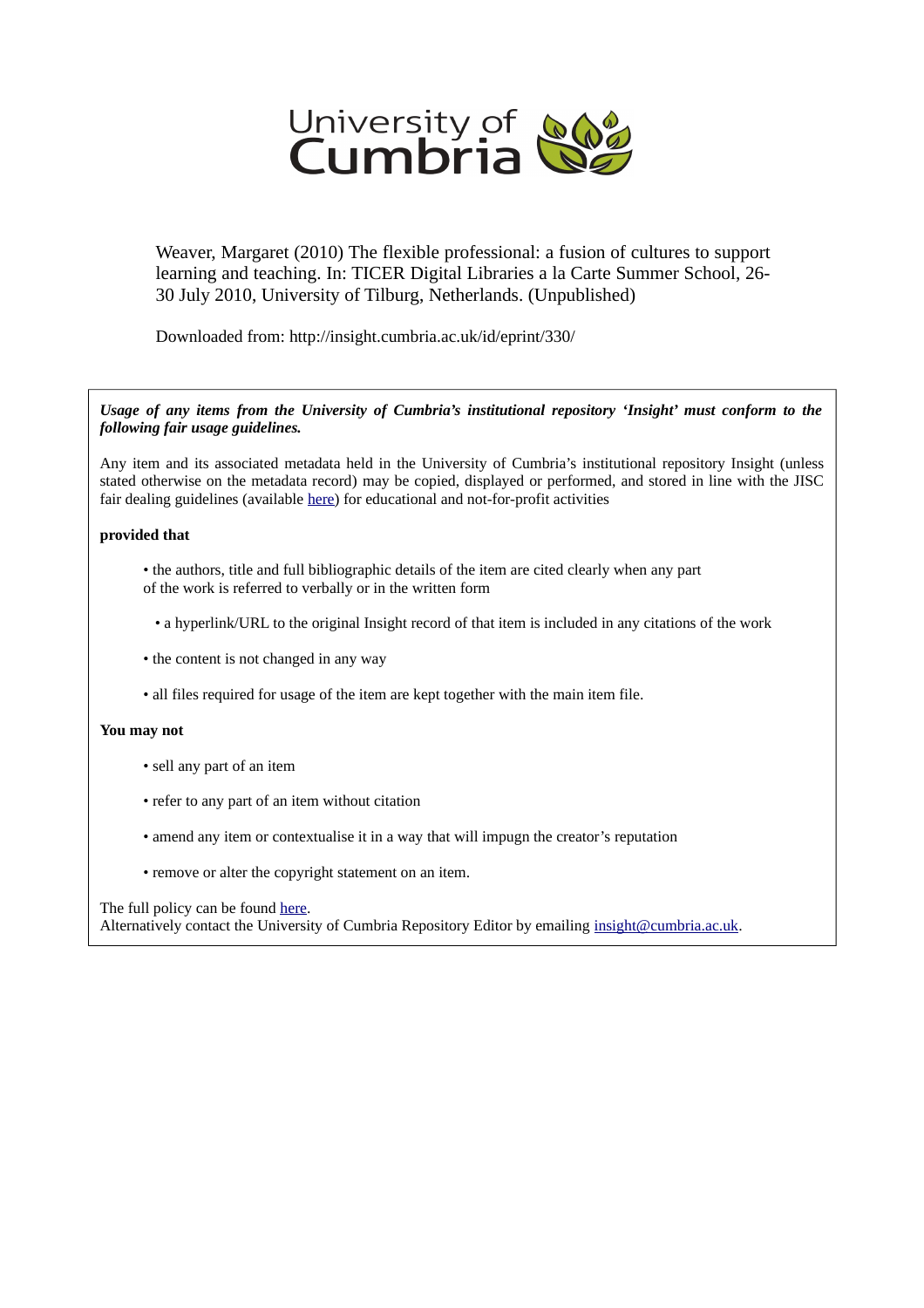# **TICER International Summer School, Digital Libraries à la Carte 2010**

# **Tilburg University, the Netherlands, 26 - 30 July 2010**

**Title: The Flexible Professional: a fusion of cultures to support learning and teaching** 

**Author: Margaret L. Weaver, Head of Learning, Information and Student Services, University of Cumbria, UK** 

## **Abstract**

This lecture will provide an overview of national developments in library convergence and multi-professional working, focussing on a "one stop shop" approach, becoming known as "super convergence". Focussing predominantly on academic libraries in the UK, it will also explore the various factors contributing to these changes. The cross boundary working that is emerging as a result is presented through the lens of one higher education institution - the University of Cumbria.

Building on the previous work  $(1)$  to create a different kind of University in the north west of England, the lecture outlines the next stage in the University's strategic reshaping. This has involved a realignment of the campuses estates to meet the academic vision and a reconsideration of the workforce requirements. Consequently the next generation of "new academic teams" is emerging which fuses professional services staff from an every widening array of departments. This further blending of student facing services requires Information Professionals to be increasingly flexible in their approach to both self development and service delivery. The lecture aims to involve the audience in bringing out the implications for role design and future leadership programmes in order to support an increasingly holistic approach to collaborative working.

(1) Weaver, Margaret, and Beaty, Liz. (2009) The flexible campus – joining up people, pedagogy, place and process.

Peer reviewed paper presented at EDUCAUSE Australasia, Perth, May 2009 http://www.caudit.edu.au/educauseaustralasia09/program/abstracts/tuesday/Margare t-Weaver.php

# **Introduction**

# *The rise of converged library services in the UK*

The future of Libraries is in the balance or so many commentators would have us believe (Frey, 2010, JISC 2010). Changes to the scholarly publication cycle, the primacy of the internet as the information carrier of choice and consequent change in user behaviour which bypasses the expertise of librarian, (Brophy's disintermediation, Brophy, 2007) is quoted as being the death knoll for traditional libraries unless they adapt. However I believe a quiet revolution has been taking place as universities and colleges reinvent their support services to meet the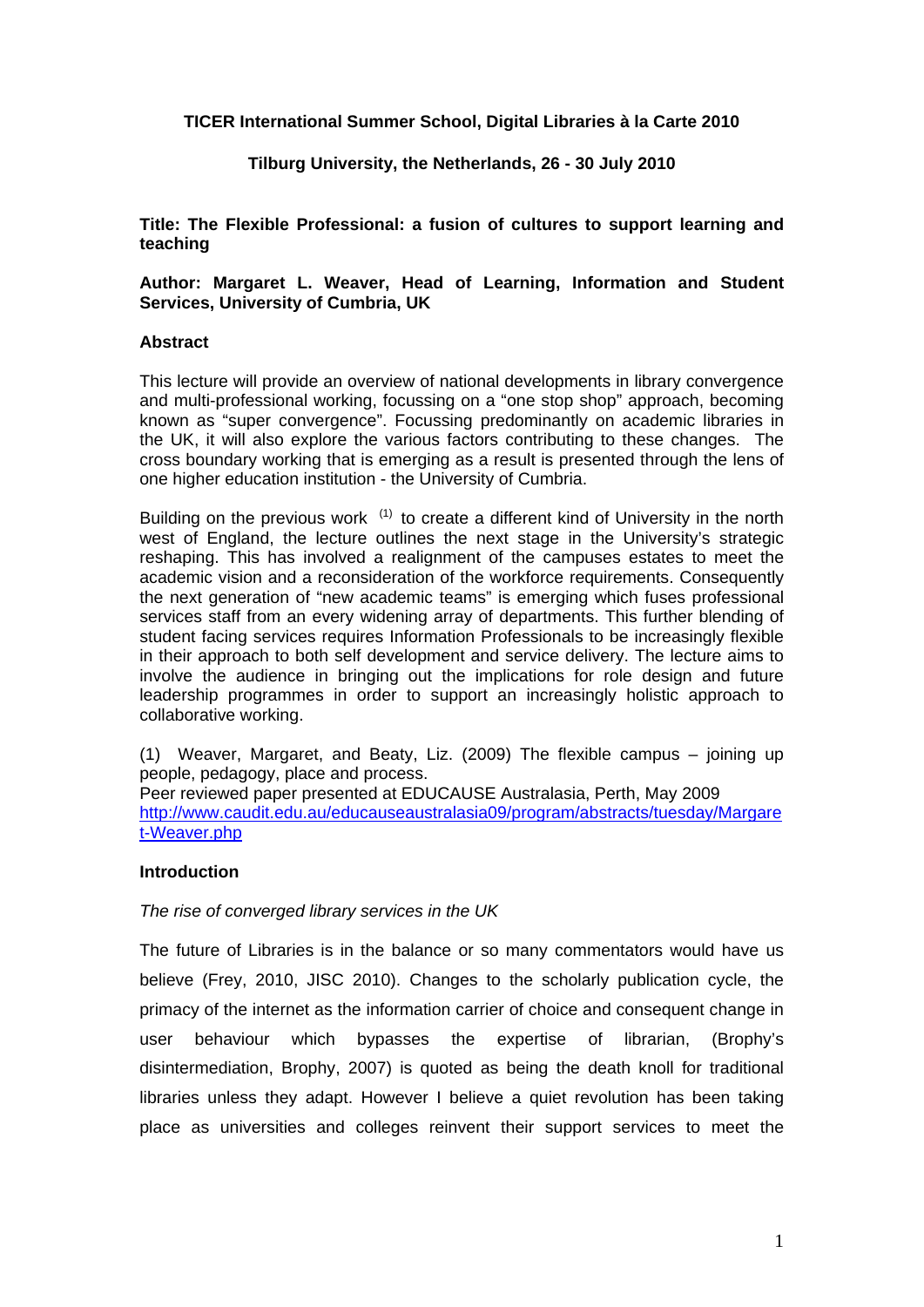agendas of today's and tomorrow's students and researchers. Modern academic libraries are at the forefront of these developments.

One strategic response taken by an increasing number of higher education (HE) institutions is the bringing together of formerly separate functions into a single student-facing entity, providing a range of services, including library services, to support students and staff more holistically. In the UK arguably this movement was initiated by three influential reviews of higher education practice that had profound effects on how academic libraries would develop over the next ten years.

Firstly, the Feilden Report on Human Resources in academic libraries, published in 1993, made some important assumptions about change to the year 2000:

*"that all institutions will move to greater operational convergence between their library and information services"* 

## And further

 *…Organisational convergence will continue to take place, but it will be driven largely by personal and political factors within each institution. A move towards greater operational convergence will be universal in some functions. For example, all institutions will produce integrated library and information service strategic plans and all will manage their networks jointly. Almost all will provide joint information literacy training for customers. Many, but not perhaps the majority, will combine front-line enquiry desk jobs so that one person handles initial questions on computing and library matters. The scale of this will be influenced more by location of the two services and new building layouts rather than by policy factors."* (John Fielden Consultancy, 1993)

Secondly the Follett report recommended that "each institution should fundamentally reassess the way in which it plans and provides for the information needs of those working within it and the place of the Library in meeting those needs" (Joint Funding Councils' Libraries Review Group, 1993). This led to a comprehensive programme of change including many projects to modernise and build new university libraries in the UK, the scale of which had not been seen since Carnegie.

The move to further convergence of services can also be partly attributed to the impact of the comprehensive review of academic libraries conducted by Lord Dearing in 1997. (National Committee of Inquiry into Higher Education, 1997). Wilson, writing subsequently about the impact of Dearing on learning support staff concludes: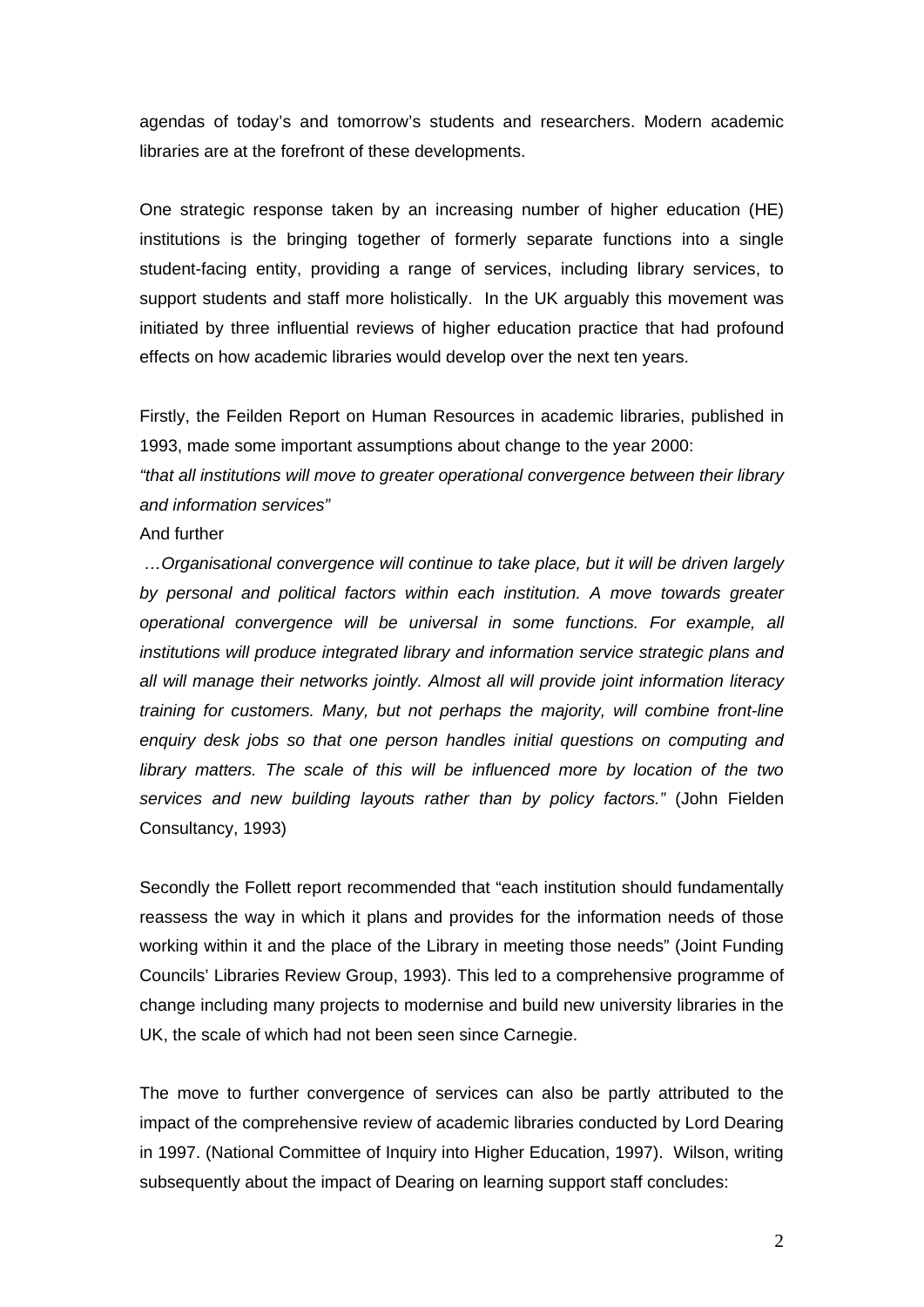*"Whether the Dearing Report was identifying trends rather than instigating them is open to discussion;…Nevertheless Dearing was clear that the subject/learner support should be central to the teaching and learning of the future, enabling a seamless experience to be offered to students"* (Wilson, 2003, 85).

## *Academic Library structures and managerial convergence*

Bringing functions and services together into a unified managerial framework has been seen as one way to "exercise greater strategic control and direction over the converging areas of IT and Library Services" (Hanson, p.3) and as a way to address the increasingly wide range of student needs via a "one-stop shop" service approach. The Fielden and Follett Reports of the 1990's (mentioned above) first recommended that academic library personnel could, and should, influence learning support and that they required appropriate training and development to do it. The term "paraacademic" was coined to describe the pedagogic role that subject librarians would need to play in the future in order to remain relevant to their institutions. I believe the profession has been active in taking forward this agenda. At my own institution this has been fully embraced through the Learning, Teaching and Assessment Strategy; however it is evident that continued effort needs to be put into the design of super convergence models to foreground the academic nature of the service, especially in times of economic uncertainty. There is a real danger that we may slip back to the reactive models of the past.

On the other hand in the literature on library convergence, teamwork and collaboration with and between professionals is seen as being essential to the model (Corrall, 2005). Indeed, most of the studies on converged services highlight the benefits of convergence in providing an integrated service environment that provides a stronger customer focus. Field's seminal work on convergence in the UK (Field, 2001) goes further and explicitly mentions that a study by Pugh (Pugh, 1997) found that 61% of converged libraries believed that support for learning and teaching had improved, results confirmed by Wilson. (Wilson, 2003). Fisher also discusses the various models of convergence and the reasons for adoption and points to the creation of multi-disciplinary teams as being a direct result of service realignments. (Fisher, 2004) Understandably new staff working contexts and perspectives develop as a result of these advances. The assumption here is divided between the institution's desire for greater control and the converged library's mission to provide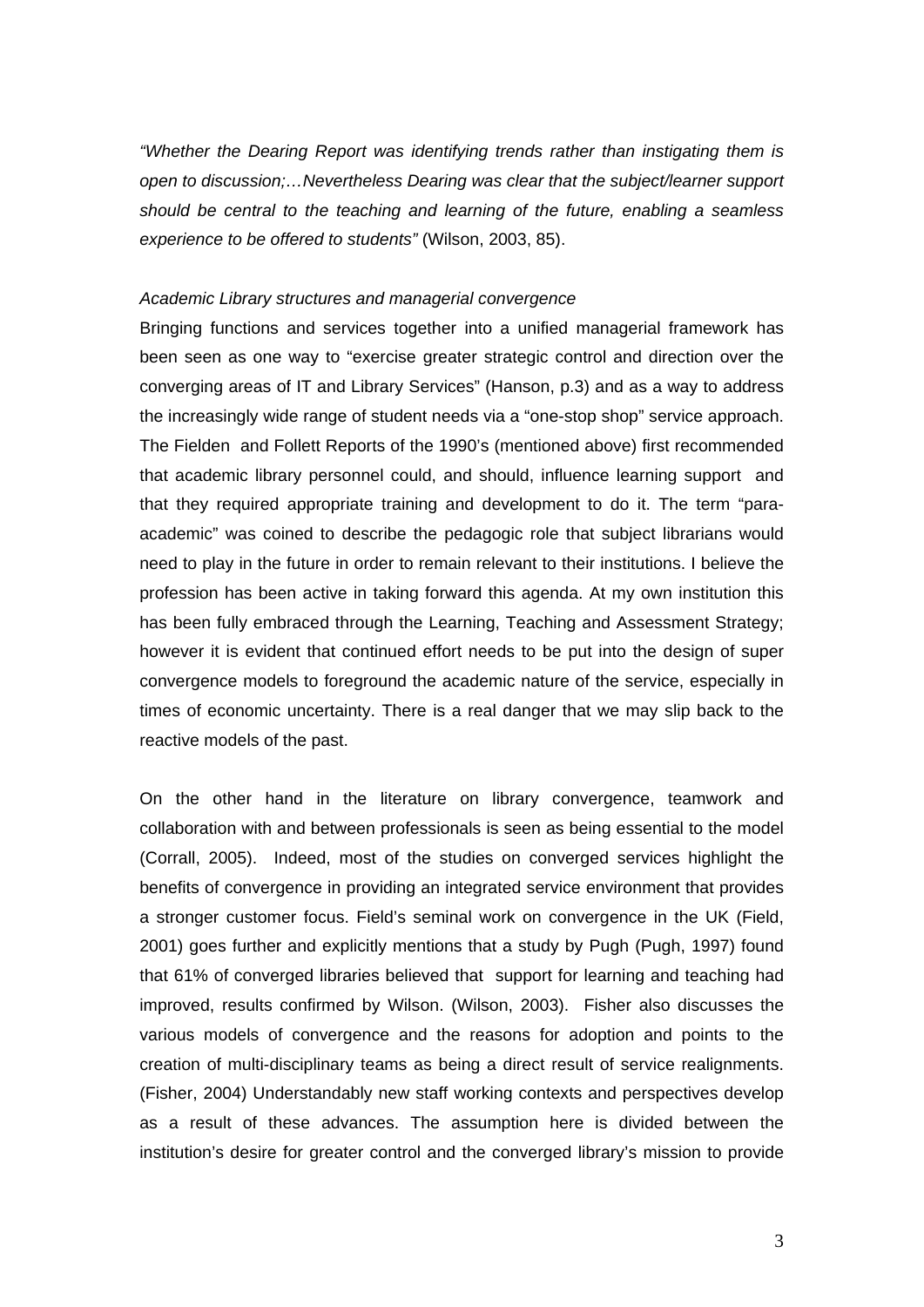value for money and I would contend - for leaders of such services to have a strong service and personal identity.

# *Advantages of convergence*

The notion that converging services brings long term benefits has been discussed in the academic library literature ever since. (Martin, 1996, Field, 1996, Field, 2001). In the early adoptions of the converged model, the IT and Library departments were the two main areas merged and the impetus was largely technological in nature arising from the use of learning technologies and the professionalization of learning and teaching. (Harris, 1988, Martin, 2008, 149, 150)

Since then the rationale for such moves has been explored by various writers, many of them Chief Librarians themselves. A key work by Hanson, is the most revealing account of convergence experiences in British academic Libraries. His case studies, provide a detailed picture of academic library convergence in the UK. Accordingly he states the principle advantages as being:

- o Clear strategic direction governing all of the converged services
- o A combined budget covering all of these areas
- o A place on the university's senior management group, ideally for the director
- o An opportunity to forge a common customer focussed service ethos
- o An opportunity to plan and design new service delivery models based on user convenience, one stop shops, integrated learning centres and service points (Hanson, 2005, p.4)

The case study writers are on the whole positive about the converged model and prophesy its continuation. However they conclude that the evaluation of its success remains a major challenge. (Hanson, 2005). Whilst leadership themes are not explicitly dealt with in the work, the change management agenda is successfully portrayed and the reader has insights into the thinking of individual leaders and the challenges presented by merged services. This decade saw many more institutions adopt converged service models and set the scene for the "super convergence" trend which emerged.

# **Super Convergence**

The distinction between strategic (organisational) and operational convergence, outlined by Fielden remains, however what can be evidenced recently is the converged service envelope is enlarging to encompass an ever widening array of student facing support. The importance of the topic to UK practitioners is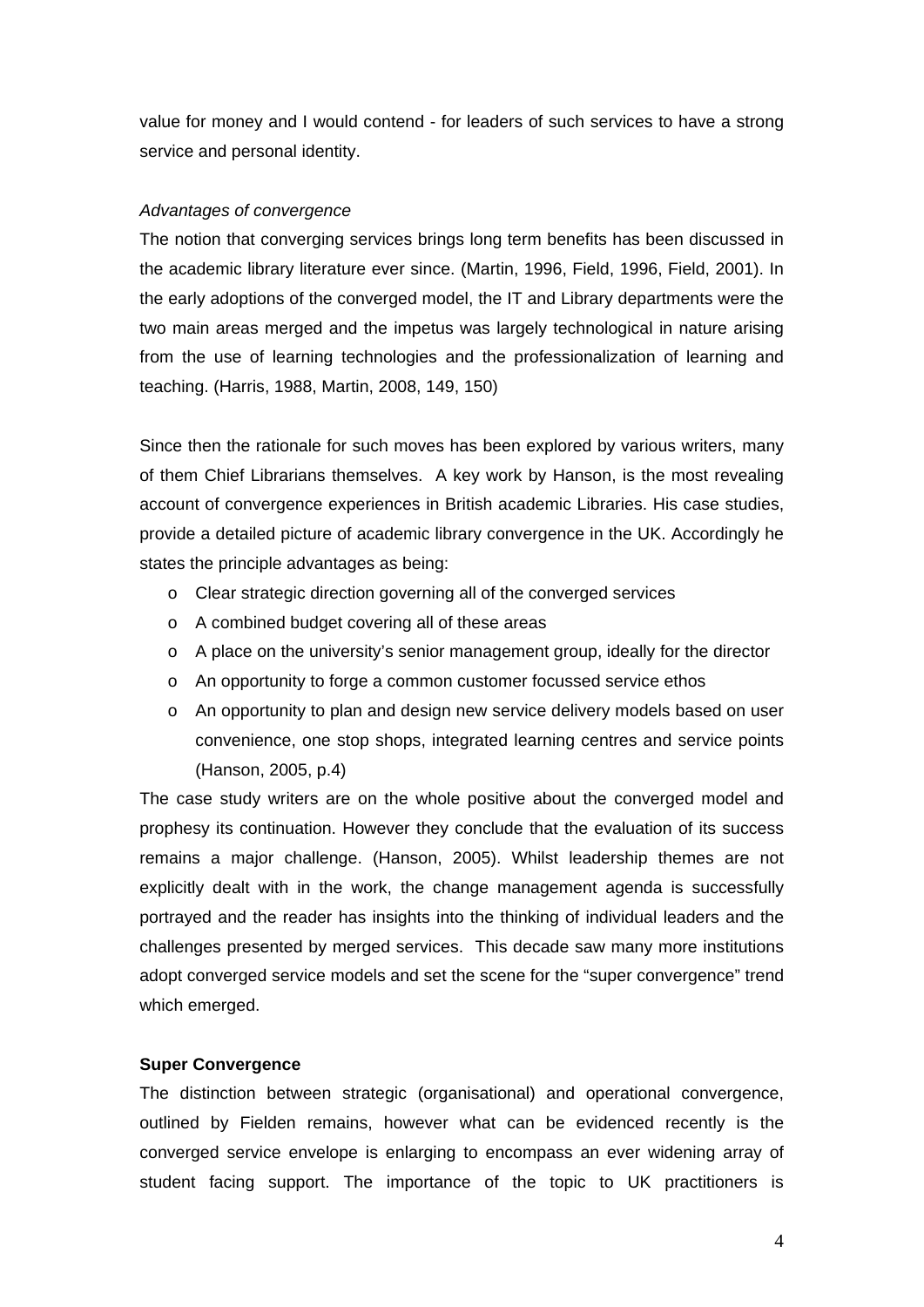demonstrated by a report from the UK Society of College, National and University Libraries (of which all higher education institutions (HEIs) are members). (Heseltine, et al, 2009) The report documented a recent sharing of experience by ten Directors of Service, who met to debate the significance of this trend – so called "Super-Convergence". They were "keen to discuss what these developments meant for [their] own skills set and professional identities as well as...organisational structures, staff roles, service models and student expectations" (Heseltine, 2009 p. 122) and identify assistive change programmes. Derived from a small scale survey undertaken between 14 super converged services, they listed thirteen different support areas that were in the "mix", and which included far more than just "library" and "IT " convergence. In summary:

- o Student Services, welfare, counselling, personal development planning
- o Information, advice and guidance across a full range of specialisms, careers, money etc
- o Multimedia and content creation
- o Educational development units
- o Virtual Learning Environment support
- o Academic skills for students across the full spectrum of learning support including information literacy
- o Classroom and media support
- o Course management and assignment submission

Notably absent was quality assurance work and formal convergence with Facilities Management activities. (Both the latter have been fully discussed as possible professional service models in my own institution). However the group did comment on the close working relationship that was developing between information professionals and estates professionals due to the creation of flexible learning spaces across the sector - a trend previously reported (Weaver, 2007b), and the closer relationship with the student and the Student Union that emerges as a result of super convergence. (Marsh, 2008) To give some idea of scale in the UK it is thought that approximately 20 institutions (out of 72) are currently super converged and many more than this operating a converged service of some kind. I would question whether super convergence can be fully adopted in multi-campus operations as my case study of Cumbria shows, this is not without challenge and requires creativity in implementing blended roles.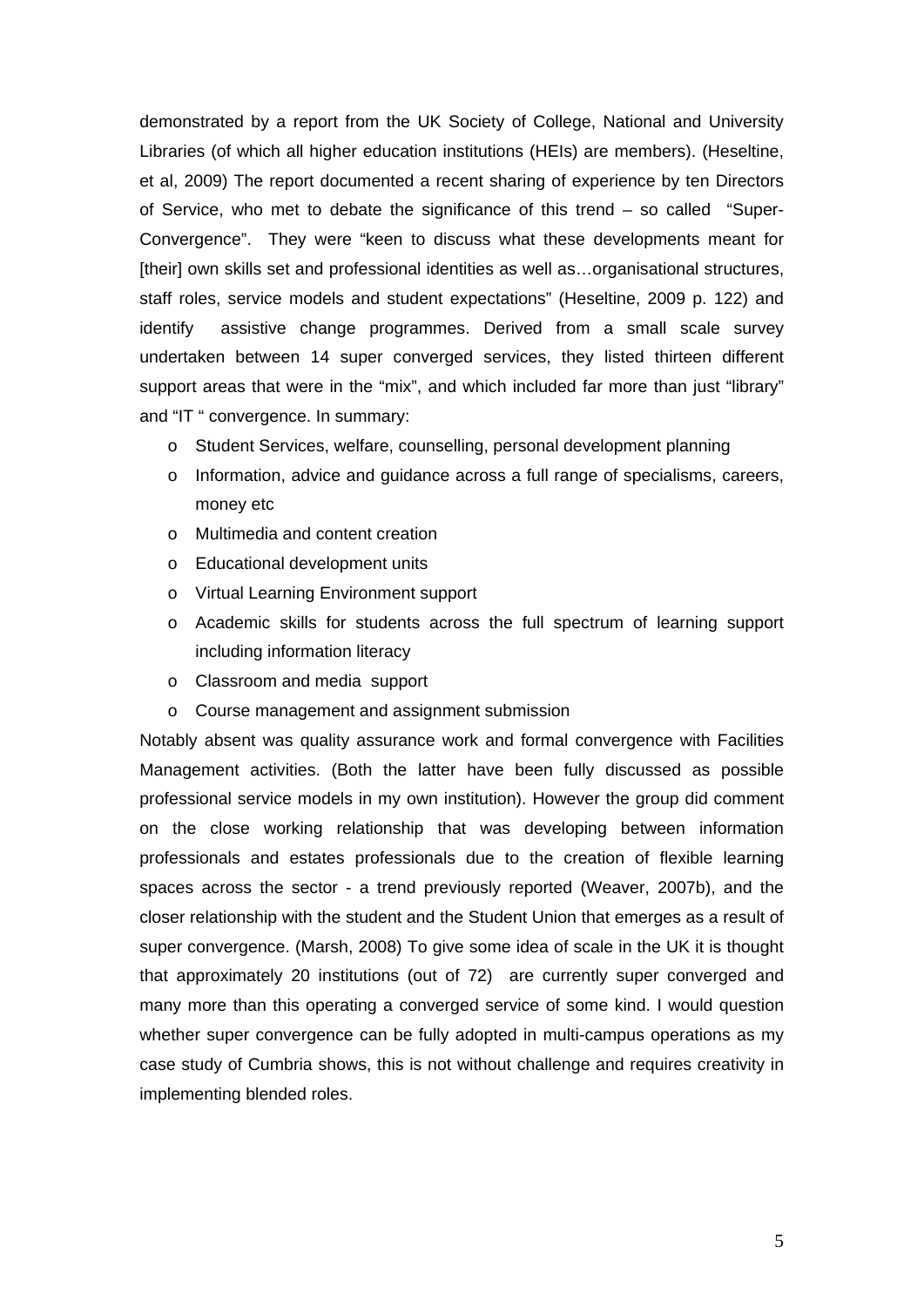## **Drivers and enablers of super convergence**

To understand super converged libraries better, I will next explore the conditions which contribute to its introduction, such as institutional mission, simplification of services, library space redesign and the wider economic environment – the latter having enormous impact on public services including higher education.

# *Institutional mission*

The current thinking on the reasons for which services are placed together in super converged service departments is that that the context and scale of the convergence is wholly dependent on mission, significantly:

"…there is no set of activities definable independently of the institutional context". (Heseltine, 2009, 122)

Others have previously noted the primary role of the Vice Chancellor in such decisions, (Hanson, 2005) and the associated political dimensions, whilst Akeroyd observed the lack of written evidence for the rationale for convergence. This writer proposed four drivers for convergence which still apply in 2010 :

- o The merging of technologies and formats: media with computing and the pervasiveness of IT meaning an upskilling of users' and requirements of IT
- o Changes in learning and teaching notably move to elearning
- o The growth and importance of corporate information and the need for to manage it
- o Student and staff demand for simpler services

My University's mission in Cumbria (see case study) led to a debate about the fundamental nature of services such as my own in the lives of students who might never set foot on campus, but learn from the workplace or virtually. Being able to describe complex provision easily to students and staff was paramount.

# *Simplification of services*

Watson, believes that whilst integration makes sense and can take different forms it is the effect on students that matters a position most of us would agree with;

"The focus of integration therefore should be at the point of delivery. For students it does not matter how complex the organisation is in the back office, provided that services are integrated at the point of delivery. Students should not have to understand how the university is structured in order to access its services" (Watson, 2008. p.10).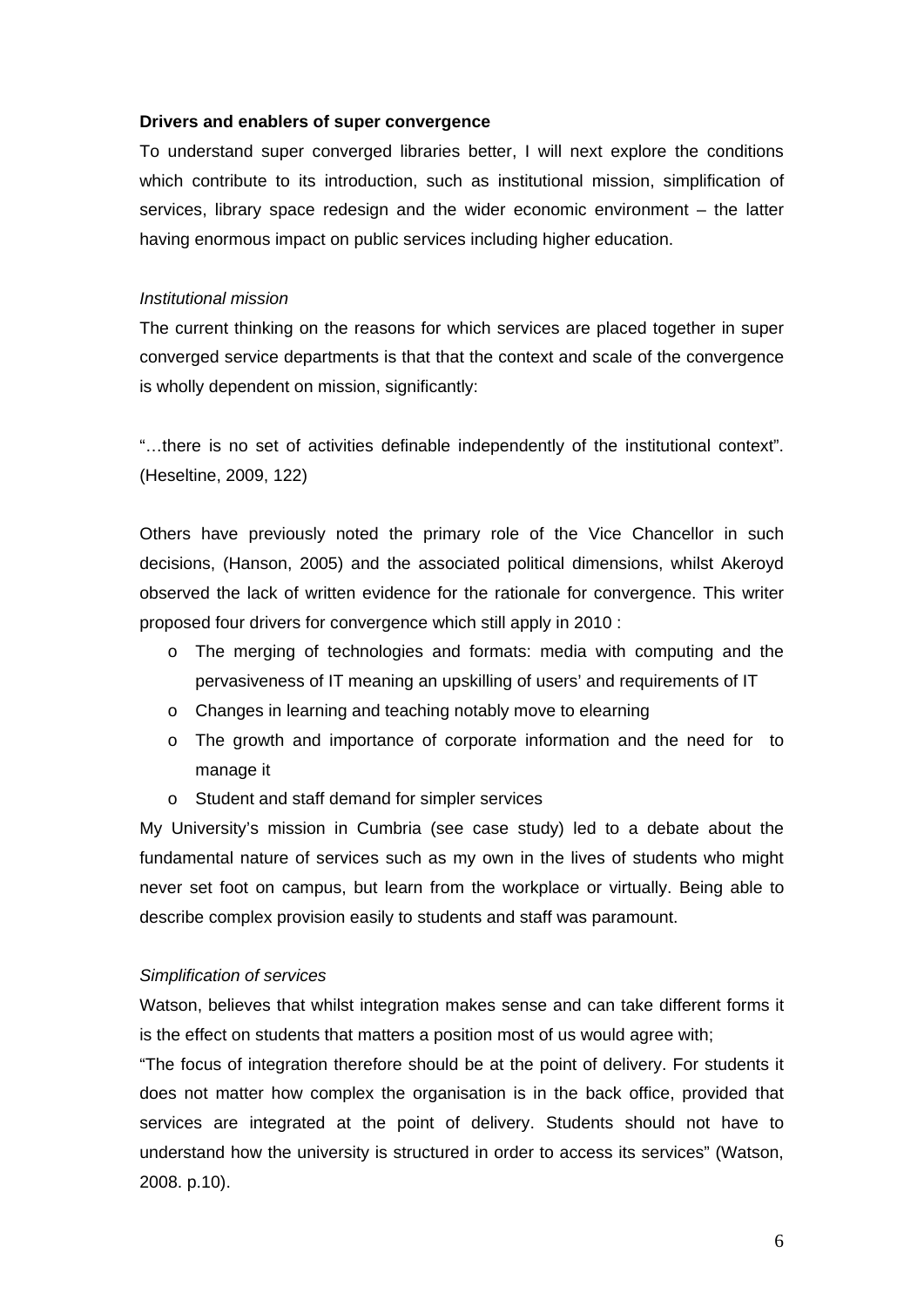From a student services perspective the range and balance of student support services is also being examined by the Scottish Higher Education Enhancement Committee (SHEEC) who have taken an international benchmarking approach, and they confirm that "several institutions seem to be re-conceiving what are considered to be student services and physically reorganising them beyond the traditional model to incorporate some academic-related services". Bournemouth University is cited as an example of super convergence whilst other institutions are collaborating (not formally converging) with the library as the focus. (SHEEC, 2009, p.19)

Simplification of the front line was indeed a major driver for the University of Cumbria, to avoid silo working and bring about an integrated service capable of flexibility to match the diversity of the student population and reach a distributed community spread across many campuses and locations remote from the physical campus. Moreover the University's reshaped presence, required a fundamental rethink in terms of space and place as outlined by Weaver and Beaty. (Weaver and Beaty, 2009).

## *Learning Space and library as place*

 There is much interest in the pedagogy of learning environments, whether physical or virtual and the impact on student learning. Research has shown that students' approach to learning is complex and can be mediated positively by technology, under certain conditions. One response has been to create a range of technology-rich learning spaces; these have become pervasive in higher education and describe a conceptually different "classroom" in which active learning takes place using appropriate learning technology and with support that is student centred rather than tutor centric. Institutions have therefore recognised that there is a link between physical space and its configuration, the curriculum and the individual student experience. Similarly, the boundaries between student social behaviour, academic study, prior learning experience and use of IT are blurring as the NET Generation enter HE.

Consequently a major redesign of libraries movement has revolutionised the way students interface with academic services and many are offering the super converged experience via adaptation of existing buildings or new build The Information Commons concept, initiated in the USA is being adopted in the UK partially or wholly (as in the case of Sheffield University, Glasgow Caledonian,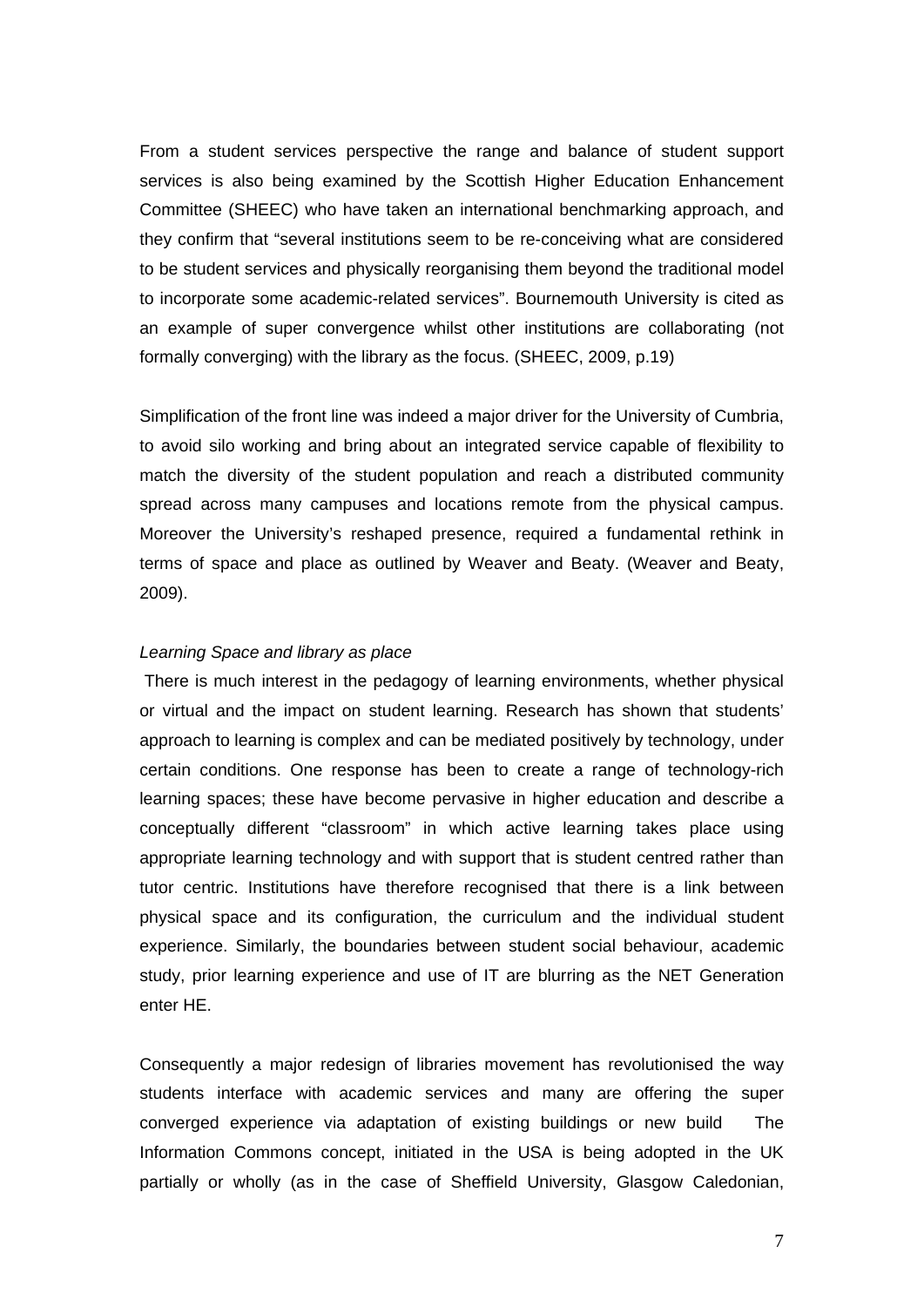Warwick University) and as one might expect these developments are in the main driven by Information Professionals. These new library spaces place the service in a position to consider co-location or reorganisation of teams or a formal restructure involving super converged services. Interestingly space alone was not the driver for the University of Cumbria's super convergence, but the enabler of implementing the newly formed service. However the management of space and effective space utilisation continues to dominate the UK higher education headlines when it comes to value for money and full economic costing. This points to a third driver for super converged services – the global economic downturn and recession leading to uncertainty and instability.

#### *Uncertain economic times*

Whilst Martin points to the role of technology as a driver, (Martin, 2008, p.150), the drivers for super convergence are becoming more hard edged as the economic situation worsens. Improved accountability and measuring impact across a range of interconnected services is also thought to be a benefit of the super converged service. For example combining infrastructure management with the emerging trend of outsourcing means managers are more focussed on maintaining service standards and service agreements than previously. The latter has certainly increased; depending on the size and scale of the institution, revenue funding streams are reducing which is impacting negatively on staffing budgets, whilst capital spending and projects are encouraged as one-off rather than recurrent spend. This requires more commercial management skills and creativity in managing ongoing development.

## *Shared Services*

History tells us that uncertain economic times appear to encourage innovation yet at the same time can be destabilising and slow growth in some areas. Writers discussing convergence analyse the convergence of systems, processes, technologies and teams. One new development is the idea of service convergence between institutions by creation of shared services (perhaps supra-convergence?). Shared services are not new to USA and Europe but the UK community has not widely adopted them, although much preparatory work has begun under the auspices of the Higher Education Funding Council (HEFCE, 2006). HEFCE, working with SCONUL, the academic Library sector body conducted a survey on shared services in 2009. They found that over 60% of respondents are involved in or planning some form of shared service activity and high cost benefits were seen in the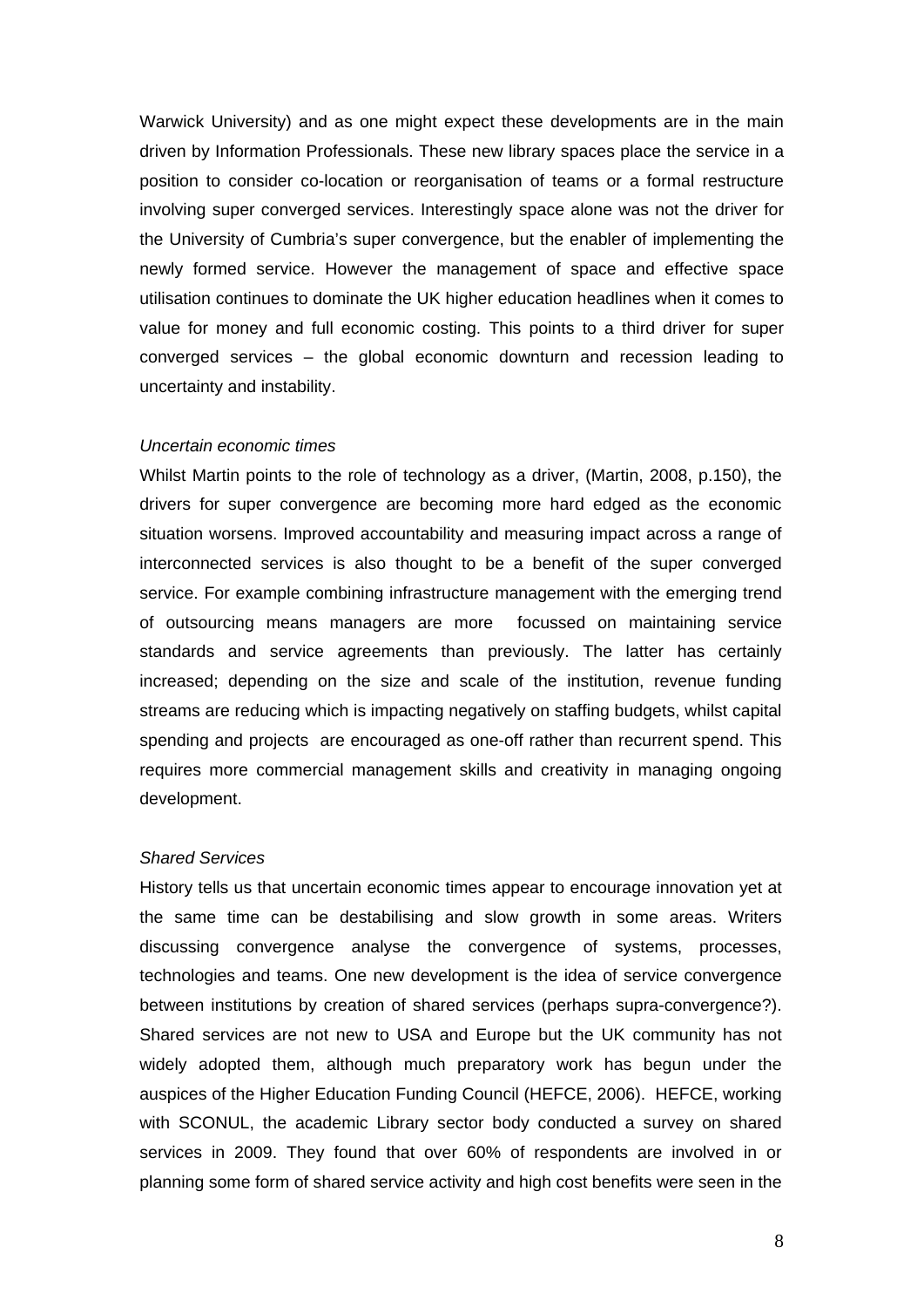areas of licensing and physical space savings. (https://sconulss.blogspot.com/).. Many articles and training events are appearing to assist staff to cope in times of unprecedented change. The SCONUL Top Concerns Survey which asks Chief Officers of SCONUL institutional members for their views of strategic priorities found that Funding and Financial Management was the top concern, as it had been in 2009. "97% of respondents [135 institutions responded – 80% of members] rated this as a very high or fairly high concern for the next twelve months". (SCONUL 2010)

Is a super converged service more able to ride the storm? Certainly blending services creates new opportunities for the deployment of staff in different service areas - the latter becoming a dwindling resource, and can build in the flexibility required to deliver a one-stop-shop experience. Envisioning a new service model requires leaders of services to elevate their thinking and perhaps move away from their original professional identity in order to understand the different professional groups that will form their new service.

The University of Cumbria took up such a challenge in early 2008 ahead of the economic downturn, but with an immediate personal financial challenge. The cross boundary working that is emerging as a result is presented through the lens of one leader at the University of Cumbria, situated in the north west region of the UK.

## **CASE STUDY: University of Cumbria, UK**

I will next outline how the University of Cumbria designed and implemented a super converged service during a period of extreme challenge. The account develops the concepts (previously described in my paper, written with Professor Liz Beaty, describing a different kind of University formed in 2007 to reach learners on the West coast of Cumbria with little tradition of higher education. The working context is highly unusual and presents a unique opportunity for us to make a major contribution to future student participation levels in HE in Cumbria, which are well below the UK national average – less than 16% compared to over 40% nationally. Factors such as the dispersal of the communities we serve, the poor economic profile of Cumbria, and its problematical geography and communications mean that many of the traditional ways of conceiving student learning are no longer appropriate. The University is adopting a model of flexible learning which seeks to overcome these constraints and which fits the professional study requirements of our students and challenges the prevailing thinking about how students might engage in  $21<sup>st</sup>$  century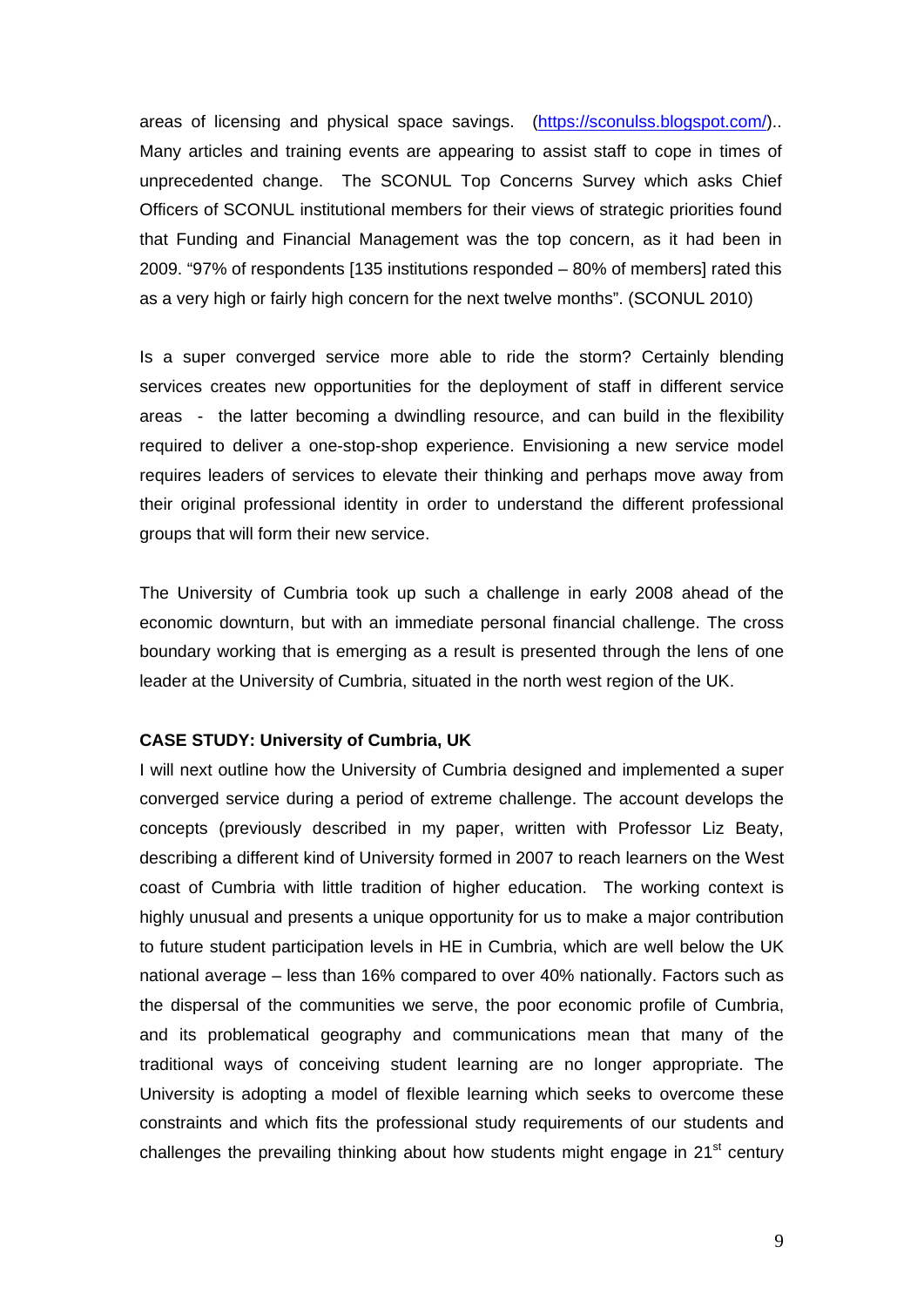learning and its support. (Weaver and Beaty, 2009). This was made all the more complex because of the multi-campus nature of the University.

Reshaping the University to meet its mission and new Business Plan published in 2010, http://www.cumbria.ac.uk/AboutUs/News/Publications/BusinessPlan.aspx has involved the collective efforts of all staff in the University; support from external stakeholders, financial and political has been vital. It has also involved a realignment of the campuses and estates to meet the academic vision and a reconsideration of the workforce requirements. Consequently the next generation of "new academic teams" is emerging which fuses professional services staff from an every widening array of departments. I'll describe the blending of student facing services into a coherent whole, the restructure itself and the use of flexible job descriptions. Finally I will reflect on the implications for leadership of super converged services generally and in severe economic times specifically. (The latter will be explored more fully at the TICER presentation).

# *Rationale for Super Convergence at the University of Cumbria*

Some convergence of student support services had taken place in 2005 when library services successfully merged with elements of IT and media services to form Learning and Information Services (LIS), so in one sense the proposal to merge LIS and Student Development and Advisory Services (SDAS) was not a new concept. However, when the Head of SDAS left the University this led to the opportunity to combine the two departments, under the leadership of a single service head. Announced in January 2009, we knew it was part of an ongoing wider process to reshape the University more fundamentally in order to meet the mission and aims as described in the Business Plan. Therefore I was clear with staff that the structure should not be seen as static and "finished" but as emergent, divergent and tuned into innovation and forward thinking. We also had a pay reduction target and a historical overspend to address.

From the outset there were objectives set for this restructure, shared with all staff.

- To deliver a structure which is holistic, student centred and which implements the University's Strategic mission
- To ensure that the new Service shape is both cost efficient and effective and meets the Staffing Strategy/payroll targets in a sustainable manner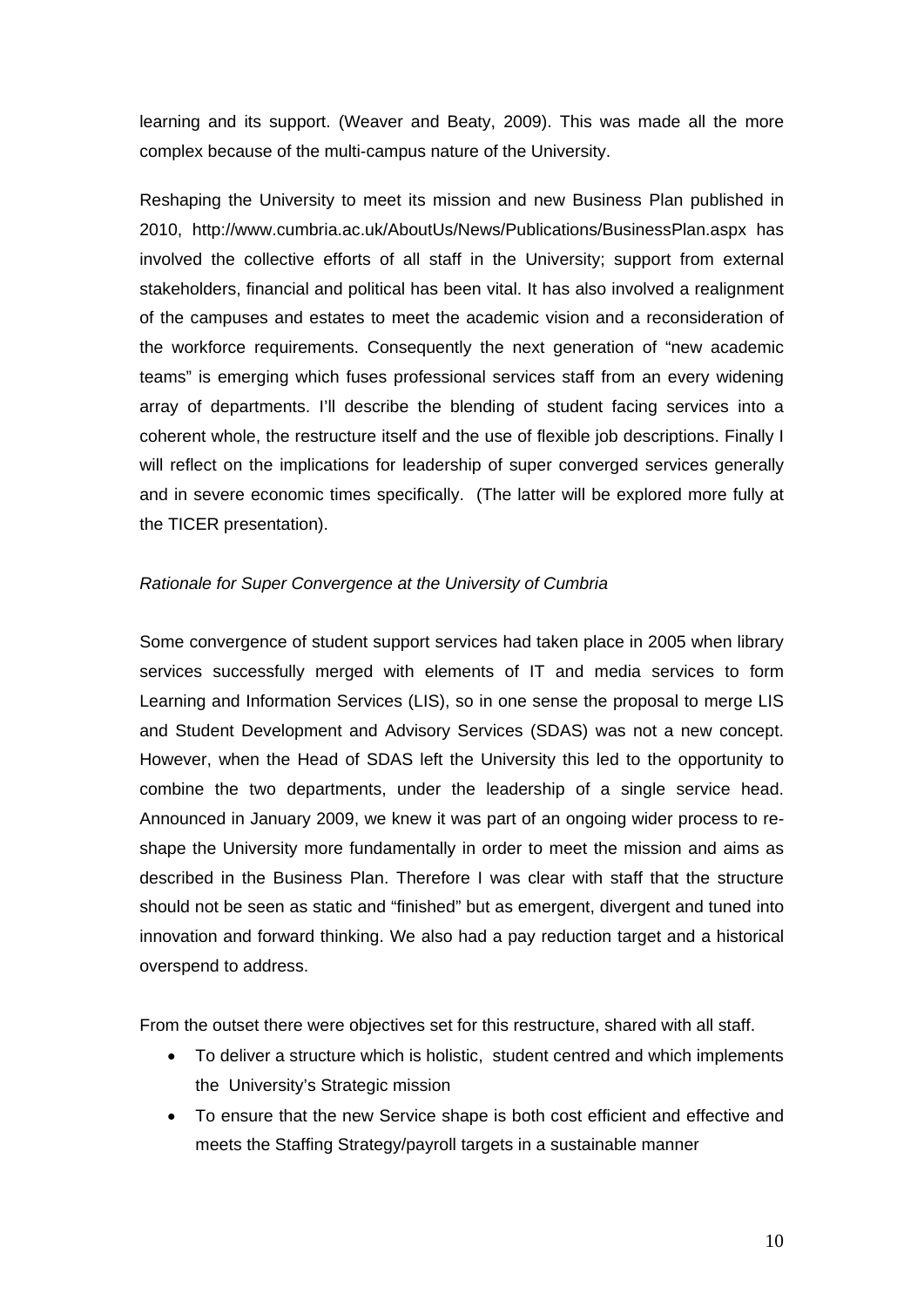- To embody structures and cross campus team-working that implements the new campus shapes and learning modes, and to assist with the university's *Flexible Futures* 2o2o vision in the Business Plan
- To build on good practice in the constituent services recognising the strengths of each
- To ensure that the proposed leadership and management structure delivers support for younger learners and vulnerable adults and have the specialist attention they require in order to study successfully

The concerns of staff were initially that this had been a top down decision, made by the University Senior Management team, and staff had not been consulted. As the restructure rolled out however, staff became aware of the University's precarious financial position which post-merger placed us in an environment of cost cutting, budget stringency and overall reduction of the work force. I had a savings target to meet for the new service and this figure was shared with staff early on; it represented a significant cut in payroll. Unfortunately, the assimilation of higher level strategic benefits of super convergence were understandably overtaken by worries about job losses. At that early stage comments about identity and converged identities, multidisciplinary teams and changing roles of professions were not uppermost, but these emerged during the further consultation and the job design phase.

I felt it was important that staff had the opportunity to name the new service, and the 270 affected staff were asked to put ideas forward as were members of the University. The name chosen was Learning, Information and Student Services or LISS for short.

# *Core Principles of LISS*

The constituent services comprising LISS were considered to already be closely aligned in terms of role and remit which helped develop core principles which all could embrace. Placing the learner at the centre of our plans helped us to define professional services that would continue to build capacity in the University – itself changing. The new LISS would fuse the strengths of both LIS and SDAS: specifically in relation to cross boundary working - both services had close faculty links and considered partnership working across functions and departments as essential. Therefore the new structure did not seek to change those things that were working well such as academic liaison, academic skills and retention work, community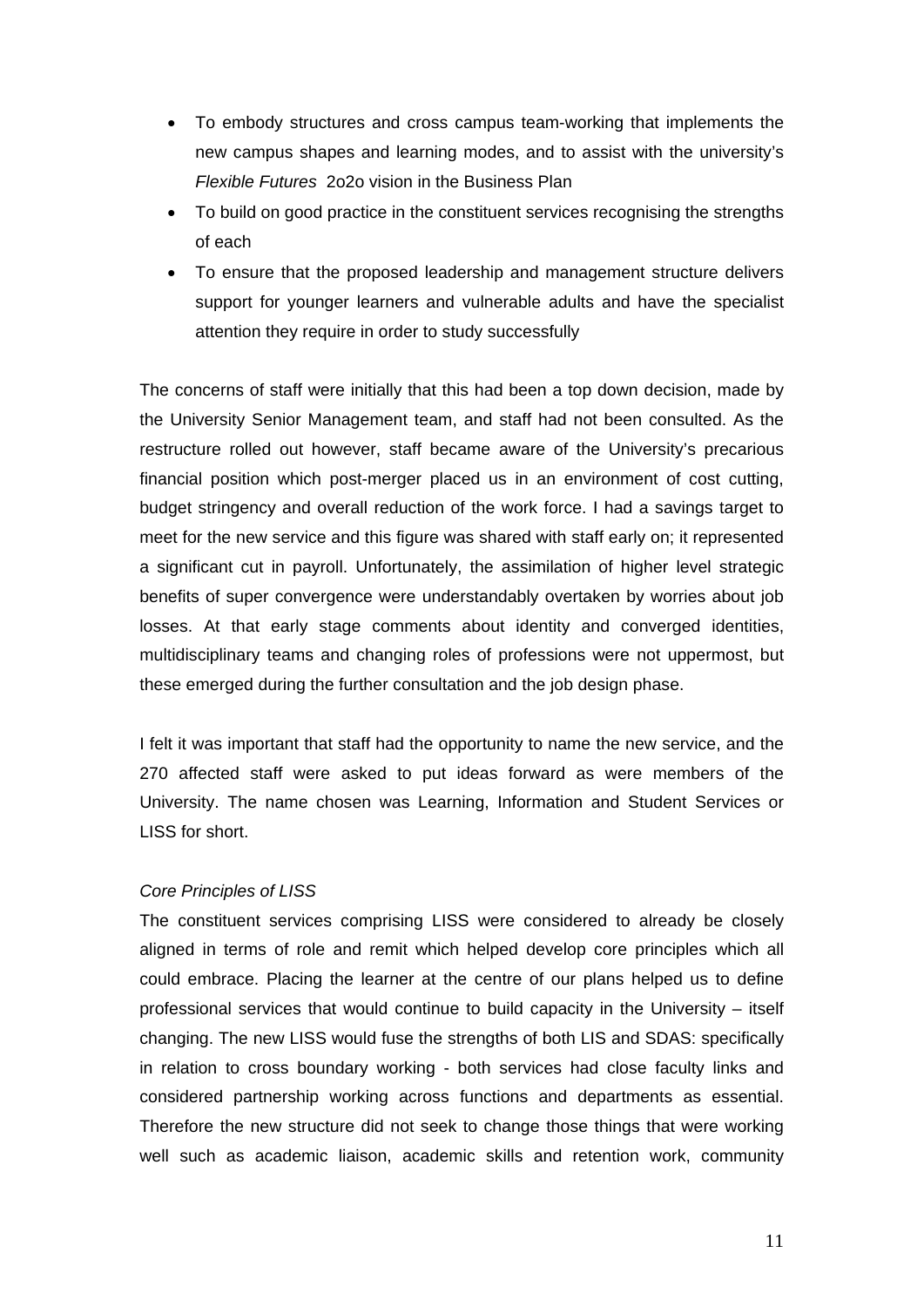development, one stop shop, and customer care – more it sought to bring together existing strengths and expertise and implement the wider Shaping the University plans.

In summary the bottom line for the new structure was to create truly multi-disciplinary teams and harness staff energies and expertise across various areas, designing a student development pathway and escalation path for enquiries from frontline to resolution. We also had to implement the planning assumptions on types of campus and the four learning modes – to future proof the service as far as possible.

Integrating the physical environments where our services were presently separate into a single space envelope and/or co-locating teams was critical, allowing unified management practices. As the new Head of Service I wished to maximise the previous work on moving professional services away from the "remedial" to becoming true partners in the academic process and be pro-actively engaged with our customers, the like of which was advanced at the University.

To help staff and students to engage with the proposals I developed a metaphor to describe the new department shape. Staff were able to comment and feedback on the proposals at every stage and changes were made as a result.

# *The "Strategic Sandwich"*

Over time we developed a model for the new LISS that would implement the core principles and deliver the cost savings required. To develop flexibility of service provision across the entire student journey via blending various roles, I used the metaphor of the "sandwich" which was a tangible way to describe quite a complex set of circumstances.

The strategy was to have generic transferable functions at two tangential points: the managerial levels whereby managers would have roles spanning various functions, and at the front line which would enable triage and a LISS one stop shop approach; (the latter built on the success of the SDAS "I-Zone" frontline which was already blending service enquiries across the SDAS specialisms at one location (See Stephenson, 2008). This created – the "bread" layers..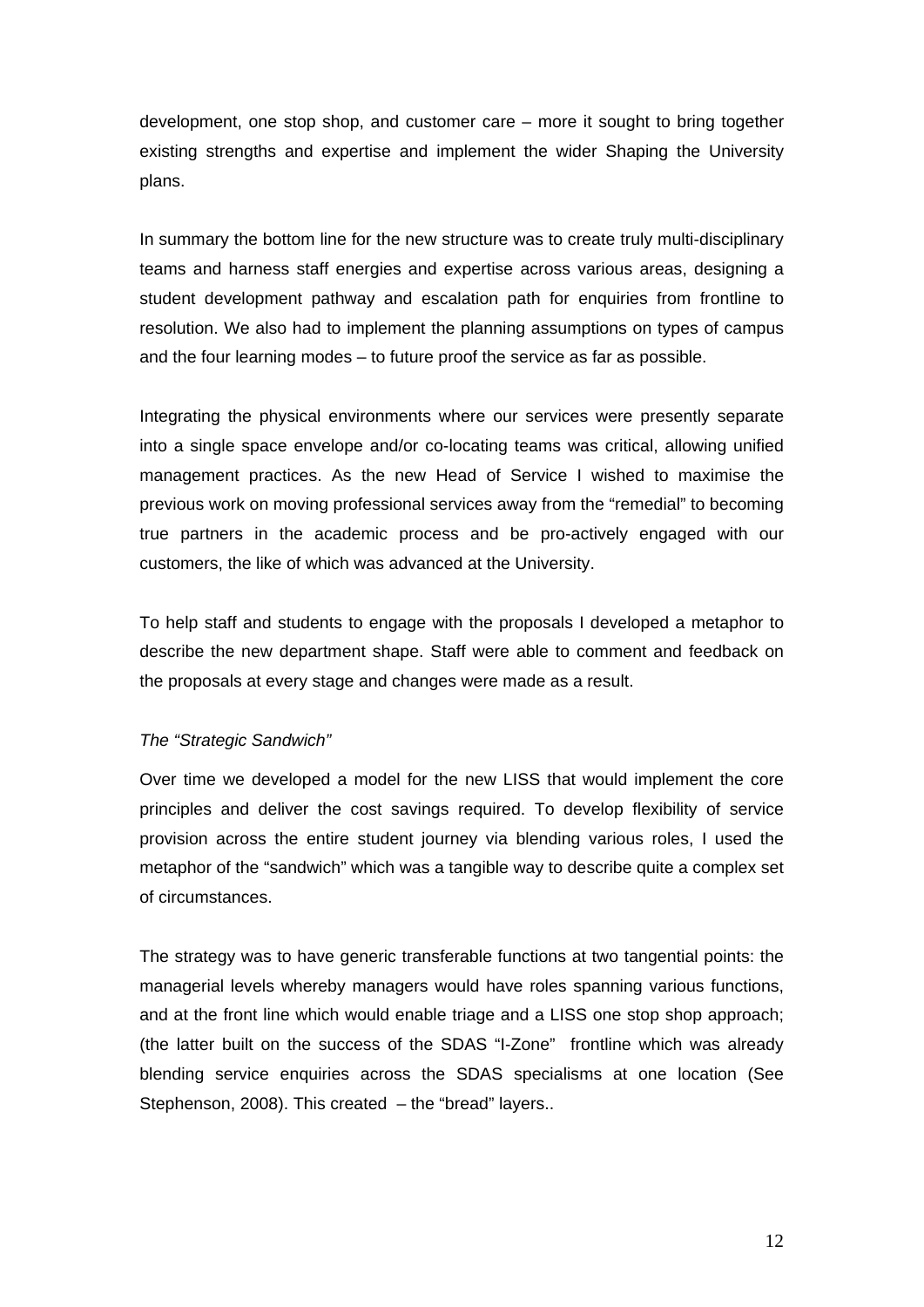The "filling" of the sandwich is the specialisms which will be necessary for more complex referrals and intensive work which has to be carried out face to face and/or confidentially such as student support (Specific learning difficulties and Additional Learning Support), information fluency surgeries/teaching academic skills (some), counselling and crisis management, individual careers/employability advice, disability support and assessment.

Or that which requires specific expertise and knowledge of compliance matters. (See figure 1)





Backroom activities eg infrastructure and administration such as:

- o Student discipline and Adjudication Policies and process
- o Safeguarding
- o Electronic resources management and acquisitions
- o Complex cataloguing of learning resources (not day to day)
- o Technical support
- o Legal eg copyright, data protection, (not generic administration)
- o Key performance indicators and planning

were part of the specialist "filling" whilst producing e-content and e- materials was not seen as specialist, as all roles have to be able to do elements of this work. Backroom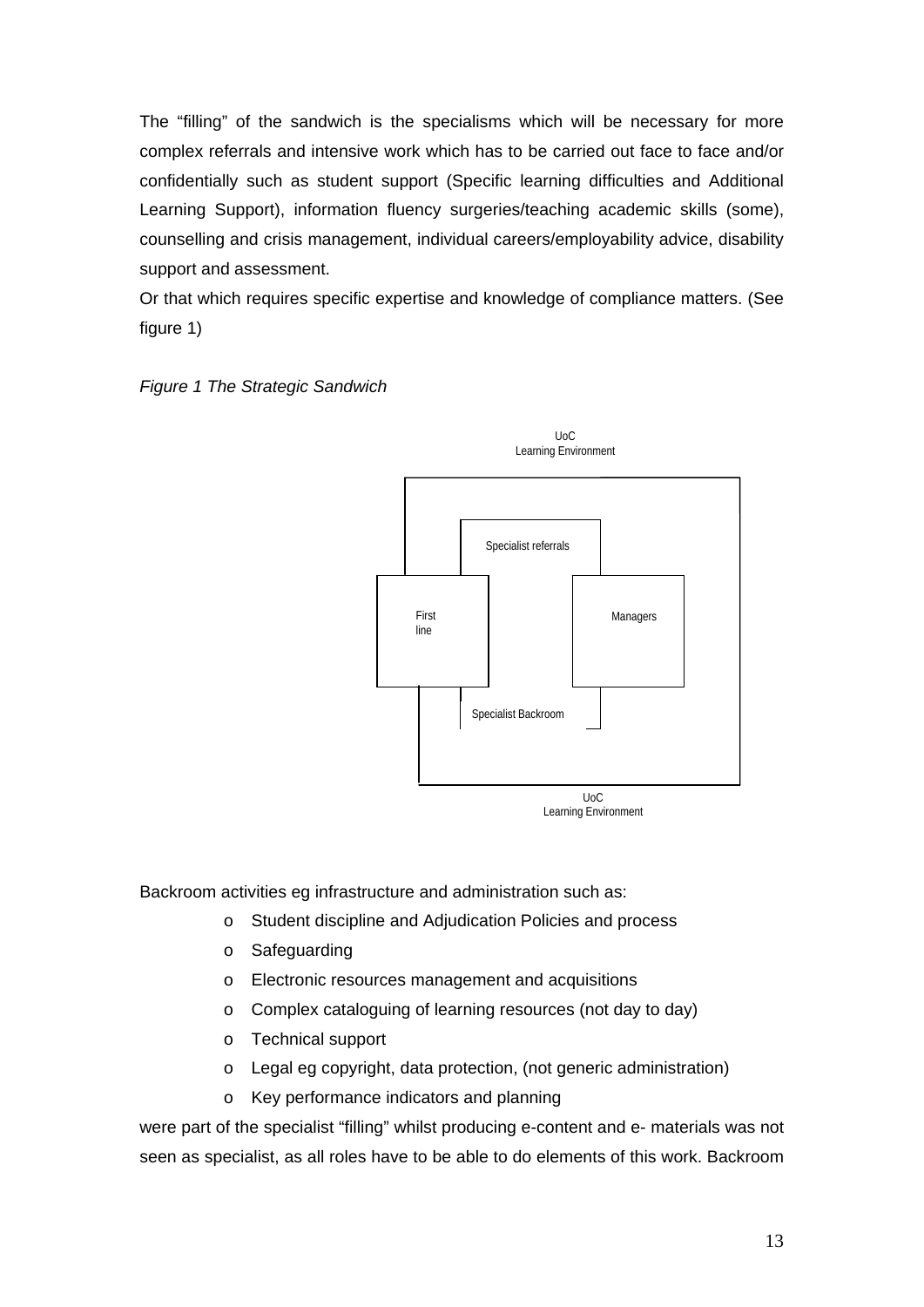was in effect split from frontline and centralised on a single campus. Complex IT help was part of this new framework with a central Service Desk which meant no physical IT support at the various campuses, quite a change in culture for our customers.

## *Four LISS Teams*

Four LISS teams were created, each incorporating the model in Figure 1. Additionally each team was given a strategic partner interface to manage across the University, providing a focus for further fusion of delivery. There is not space for a full description but in summary the teams are:

*(i) Learning Centres: New model of Service Delivery: interface with students.* This team provides the LISS service in physical and virtual modes, on campus and off campus; eg in libraries, gateways, learning centres and at partner locations and via third parties. Information, advice and guidance and informed referral is the focus for this team using one-stop-shop approaches such as that pioneered in the Lancaster Gateway.

*(ii) Learning Core –Backroom business processes: interface with LISS teams and strategy/policy.* This team supports LISS by maintenance and management of the infrastructure and backroom processes and is the administrative heart of LISS. It is the home of the Destination of Leavers in Higher Education and the Student facing and Information Policies of the University, Learning Resources acquisition, quality of service, and the LISS web presence.

*(iii) Learning Strategy Team: interface with Faculties* concerned with Learning and teaching, information and academic skills, research and student development – the key interface with Faculties. Students' Skills development and wellbeing is the focus of this team as is scholarship of academics.

*(iv) Learning Advancement Team: interface with Further Education Learners* 

The roles in this team are all compliance related, governed by external agencies. They have Further Education provision, specialised roles and have to meet student need assessed by externals. The nature of the provision is about developing students with complex needs/safeguarding/statutory requirements.

Designing the management layer for each team involved creating roles with a site responsibility as well as with a team and functional responsibility. The leadership implications for the team leads are still unfolding; most challenging has been the need for managers to understand a different set of professional issues such as student crisis situations, expansion of what constitutes learning resources (for example integrating careers information and advice) and managing with less in terms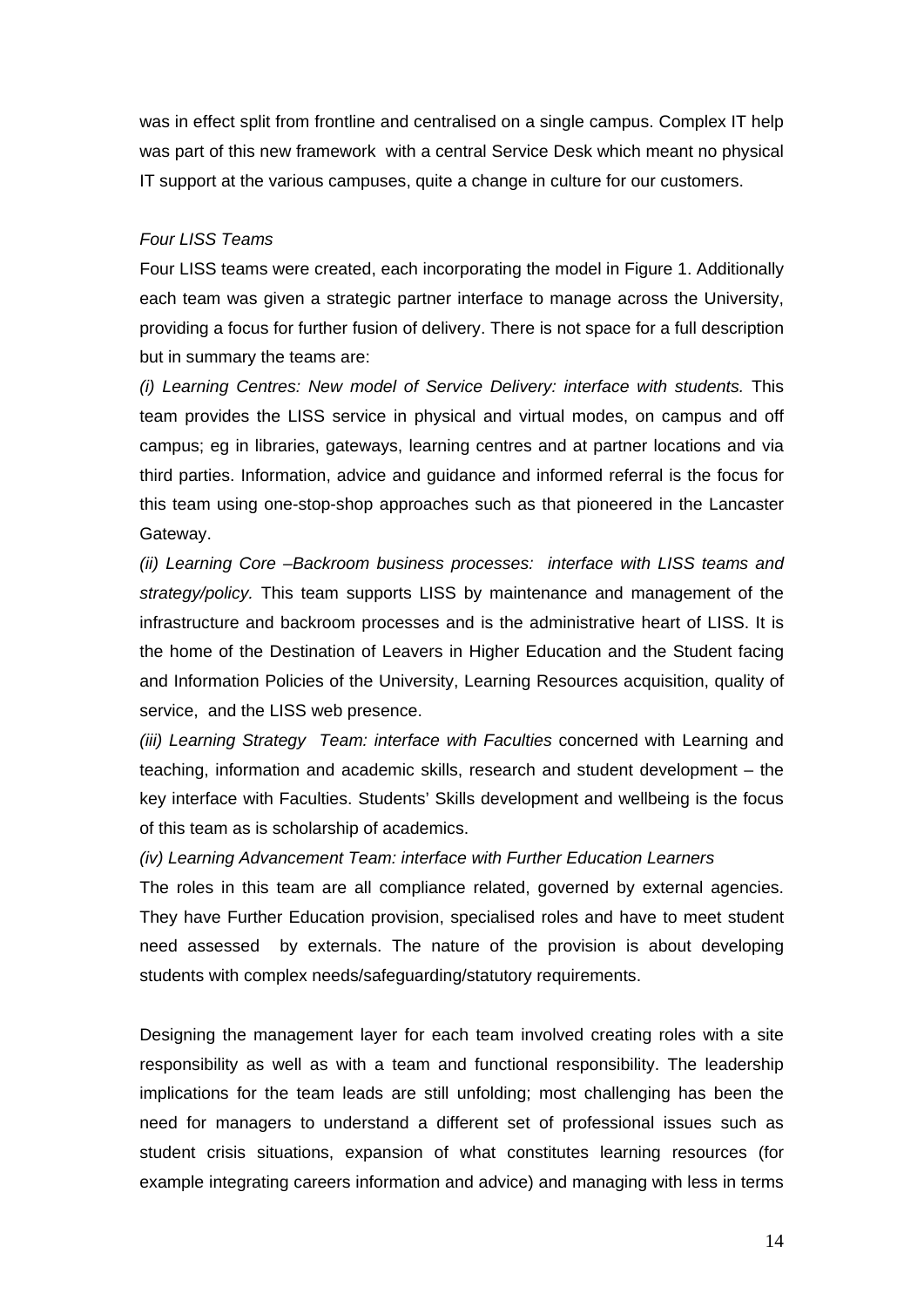of resources with no loss of quality. Collaboration between managers, and between campuses is built into the managerial model (for example by having Learning Centre Managers for a wider geographic area such as North and South as opposed to by each campus) as no team can function without the other.

# *Service Tableau: Implementation in a multi-campus "Gateway" setting*

Each type of University estate required a distinctive and connected mode of operation to enable flexibility, and continuous access to learning support. I had been involved designing the overall framework and knew that in order to be future proof the LISS model had to implement services using the University campus typology (Weaver and Beaty, 2009). I would suggest that having this overarching University framework is a pre-requisite when designing faculty and service structures (super converged or otherwise).

For example implementing the service model with the University's base campuses (Lancaster and Carlisle) meant each team had a major presence there and to some extent was more straightforward than at the smaller locations. So at Ambleside, Lilly hall and London the model had to be flexible enough to accommodate the different scale of operations and different student learning approaches, which were largely work based experiences. Taking Lilly hall as an example; this is not a base campus but a Gateway campus requiring a different flavour of the "sandwich" one which centred on partnership and collaboration. Here the University has a presence in a space owned by a strategic partner, Energus, where we occupy 600 square metres of space at the Lilly hall development, on the west coast.

Partnership is central to delivery of University Services here. This partnership enables the co-location of two major providers of education and training for the region, with an emphasis on employers, business and the nuclear industry, and upskilling and re-training the workforce in Cumbria as part of the Energy Coast initiatives. The partnership is a new one, and is of interest in terms of organisational development for the University and for LISS wishing to improve practice. It is the case that two very different cultures have been brought together via the Lilly hall project.

Having a flexible LISS presence was essential tp the student learning experience at a location which was experimental and remote from base campuses. Here a single "blended" post has been constructed – the Learning Gateway Manager, one which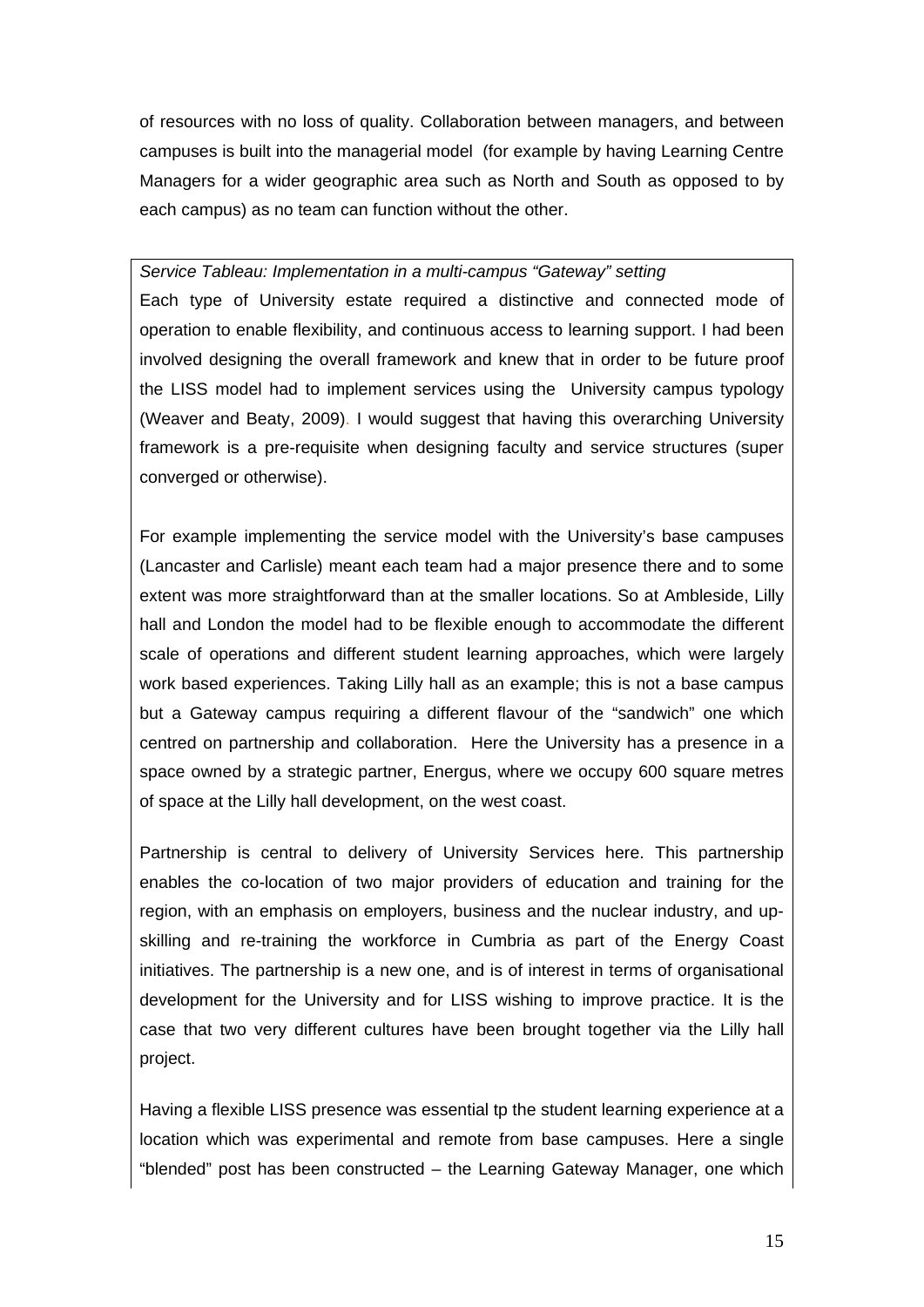emphasises the student centredness of the University and is able to work across multiple functions even beyond the LISS super converged model. The post holders embody the ultimate in super convergence – being the single university staff member at Lilly Hall. In effect the role holder facilitates access to the entire University's functions and works with the partner to deliver different elements. A formal review of the Gateway conception is underway.

# *Flexible Job Descriptions*

To enact the LISS service philosophy and to be future proof, meant designing job descriptions which could adapt to the current situation yet be flexible enough to meet changing demands. I realised that the fluid nature of the University would require a lot from staff, not least because of our operating context as a new institution with high aspirations for distributed and work based learning; this would be very likely to take staff outside their comfort zones. Put this into the super converged context and it becomes imperative to have roles designed that will work across the specialisms we have and also in the various locations.

An interesting article by Pennell in the USA, highlights how succession planning, based on "on the job" experiences can be better facilitated by providing developmental opportunities not limited by formal job descriptions. (Pennell, 2010). This would seem particularly important for super converged services given the cross boundary working and individual stretch that is required. At my university we have approached this by using a set of generic role profiles, which have been developed by Human Resources for Professional Services staff. We were able to choose from three job families for our roles and ensure that the fit was correct:

- Learning
- Facilities
- Services

I had to think differently about describing the roles, focusing less on task and more on generic areas of activity which would be transferable to the different contexts. For example using "learning spaces" not "libraries", referring to the University Leadership and Management Framework to describe behaviours and building in collaboration as a major element.

The value to the university is that the profiles were all evaluated using the Higher Education Role Analysis framework, adopted widely by the UK sector, which would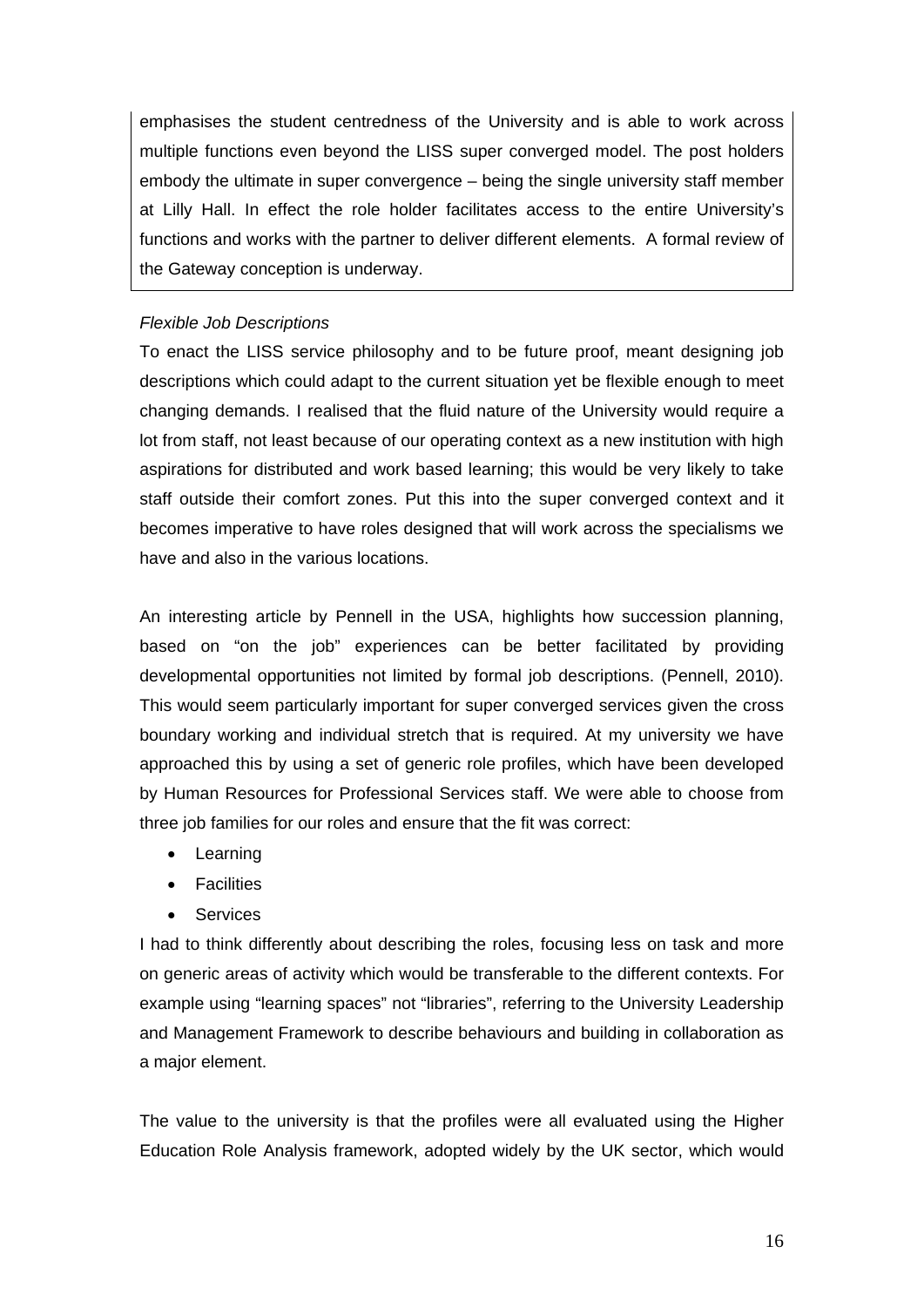allow consistency of grade for work done across the University and movement between roles and University departments as the university structures changed.

## **Towards a new understanding of professionalism**

 Inevitably, super converged services leads to a more diverse set of professional groups working together – a fusing of expertise and professionalism. I believe that identifying the discourses of the various professions will give insights into the cultures which are being brought together. Briefly comparing student services literature with that of librarianship uncovers many similarities but also differences. The librarianship literature is concerned with content: collections and digital resources, design and delivery of information skills programmes, networked learning support and support for elearning. Also emerging are the pedagogies of new learning spaces physical and virtual. (Weaver 2007a) The changing information landscape is well charted with hybrid library developments taking prominence as is the role of the library in a global information society. Articles on Learning and Teaching convergence with academic roles foregrounding librarians as educators and pedagogical supporters of learning can be found including the changing roles of subject librarians. Identity and converged identities: multidisciplinary teams and roles, staff development; changing roles of professions is also a contemporary feature.

On the other hand the Student Services literature that exists includes student improvement programmes and services to help students make the transition into higher education, more so than librarianship. On the whole, in the UK we do not have the accounts of integrated services from a Student Support Services perspective, making it difficult to compare viewpoints. Perspectives from the United States offer greater insights, for example Hollister describes how a partnership between Careers Services, located within the Student Affairs department, and Library Services at the University of Buffalo delivered benefits to both professions and improved seamlessness of service to students via Information Skills teaching, demonstrating that duplication can be removed and expertise diffused by cross-boundary working. (Hollister, 2004). What these studies show is that learner support staff can and do work together delivering synergistic services to higher education students without formal super convergence. However there is little theoretical underpinning or interconnection. What we are seeing here is that the combinations of professional discourses have not yet themselves converged and accounts in the literature are still attached to singular professional identities.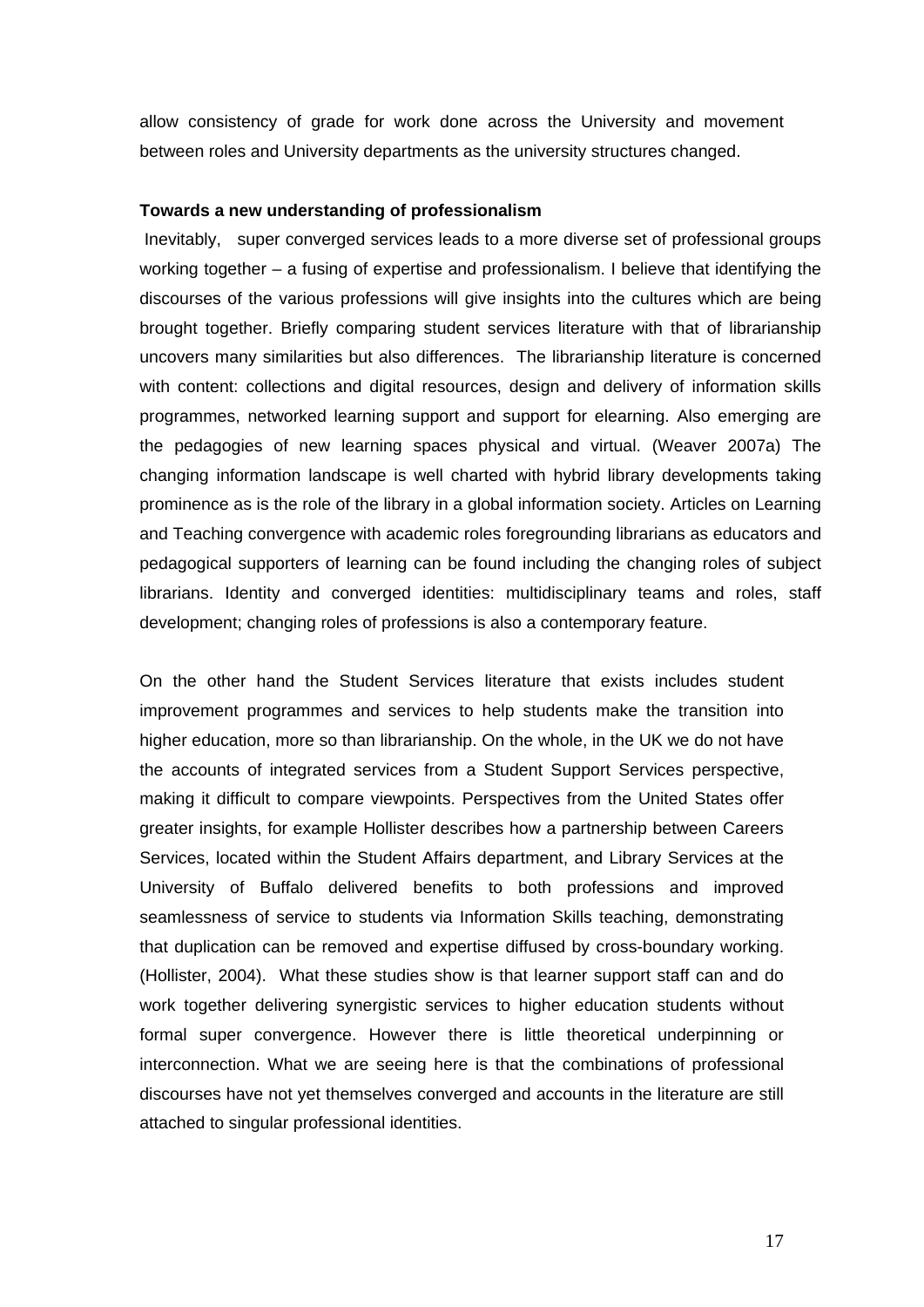## **Fusion: Professional Identities**

The complexity of these different forms of convergence is blurring boundaries between service departments causing a re-think of professional roles and job design. Further research is needed to identify the cultural discourse of "super converged" professional groups: this might include

- Academic Skills professionals
- o Learning Technologists
- o Educational Developers
- o Careers Advisors
- o Finance Professionals
- o Administrators
- o IT professionals

A word of warning however; this is not a simple matter of description; Atton reminds us that "the actions of any professional always take place in a context, whether political, economic, social or cultural. Any claim to professional objectivity must be balanced against the effects of those actions" (Atton, 1996, p.9). Intuitively though I think we construct our own identities based on our conceptions of self and prior experience. These espoused theories are often deeply felt and tacit which mean they are difficult to expose and consequently to influence and yet change in roles is inevitable with consequences for value systems (see below)

The IMPEL Project (arising from the publication of the Follett Report) first suggested that there was a need for a shared understanding of service objectives and multiprofessional perspectives drawing on the values and behaviours of staff. The IMPEL2 project continued this work, particularly examining how electronic libraries are impacting on role perception and educational partnerships. (Walton, 1996) The assumption in 2001 was that subject skills were still important, whilst Wilson and Halpin, writing in 2006 encapsulate the huge shift that the library profession has actually made with the explosion of electronic information and web based services.

*"to complement the hybrid library environment, academic LIS professionals have evolved to become new hybrid information professionals, encouraged by a process of work assimilation between disciplines and across professional boundaries, posing questions about the true professional identity of contemporary academic librarianship".* (Wilson and Halpin, p. 79)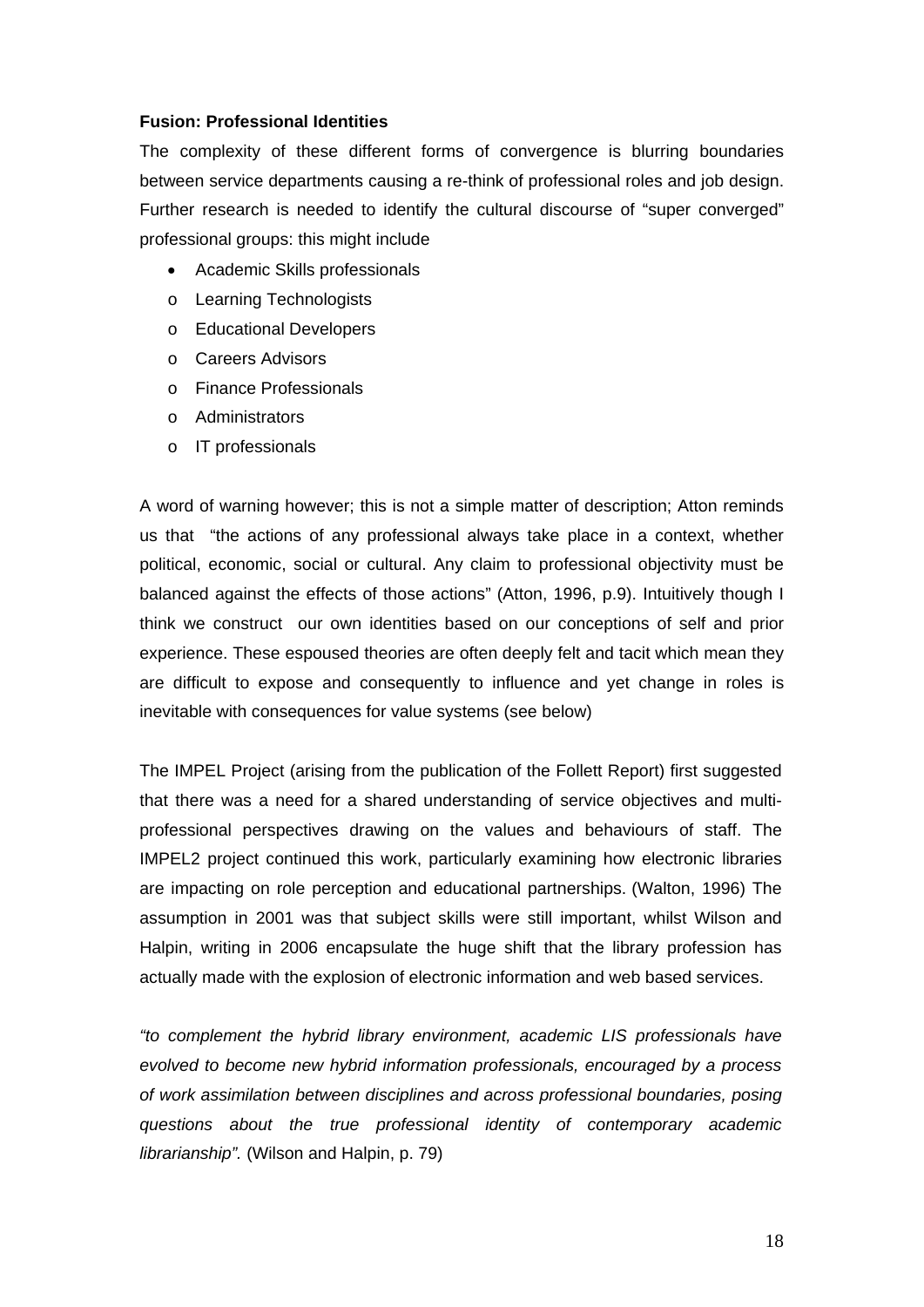Taking this a stage further, the leader of a super converged service has a broad remit – influencing all areas of the institution and the "new academy" – what is termed a Corporate Leader. As Conway, writing about the changing identity of administrators observes:

"…what might be happening is a trend towards "university work, rather than separate general and academic work" (Conway, 2000, 15)

How might Information Professionals prepare for these new imperatives perhaps working with multiple professional groups? Our starting place must surely be to define and understand what kind of leadership traits are needed.

### **Towards a new understanding of Leadership**

Speaking from experience, leading a super converged service in times of economic constraint is not without challenge. My previous work on identifying the gap in the literature has signalled the need to uncover the many new relationships emerging between the support professions brought about by the trend for convergence and super-convergence of HE academic services. My book attempted to bring together some of these new "voices" and suggested that there was strategic and personal benefit to be had by considering the common ground that exists between the various professions, and undertaking further research into the scholarship of learning support in its own right. (Weaver, 2008, p203). The affective area of our work was introduced in this text and it is to this which I now return to try and uncover what might be at the core of the professional learning supporter and leader. At the heart of the matter are notions of self as the transformative leader.

To illustrate, work by Bong and Skaalvik concluded that self concept can affect career choice; that normative comparisons are not helpful to self efficiacy, and that the learning environment can be of assistance in mediating academic self worth. (Bong and Skaalvik, 2003) Why do we need to grasp the importance of self in professionals' minds? I think we need to uncover professional standpoints and the role of self related perceptions and their effect on bigger concepts/conceptions such as super-convergence.. The potency of self belief is most affected by short term success in tasks and the feedback of others; in reverse failure easily reverses the feedback of others and is less sustainable than a positive self concept that seems to carry one through as a longer term persistence. The latter will need to be part of the successful Information Professional's armoury in the future.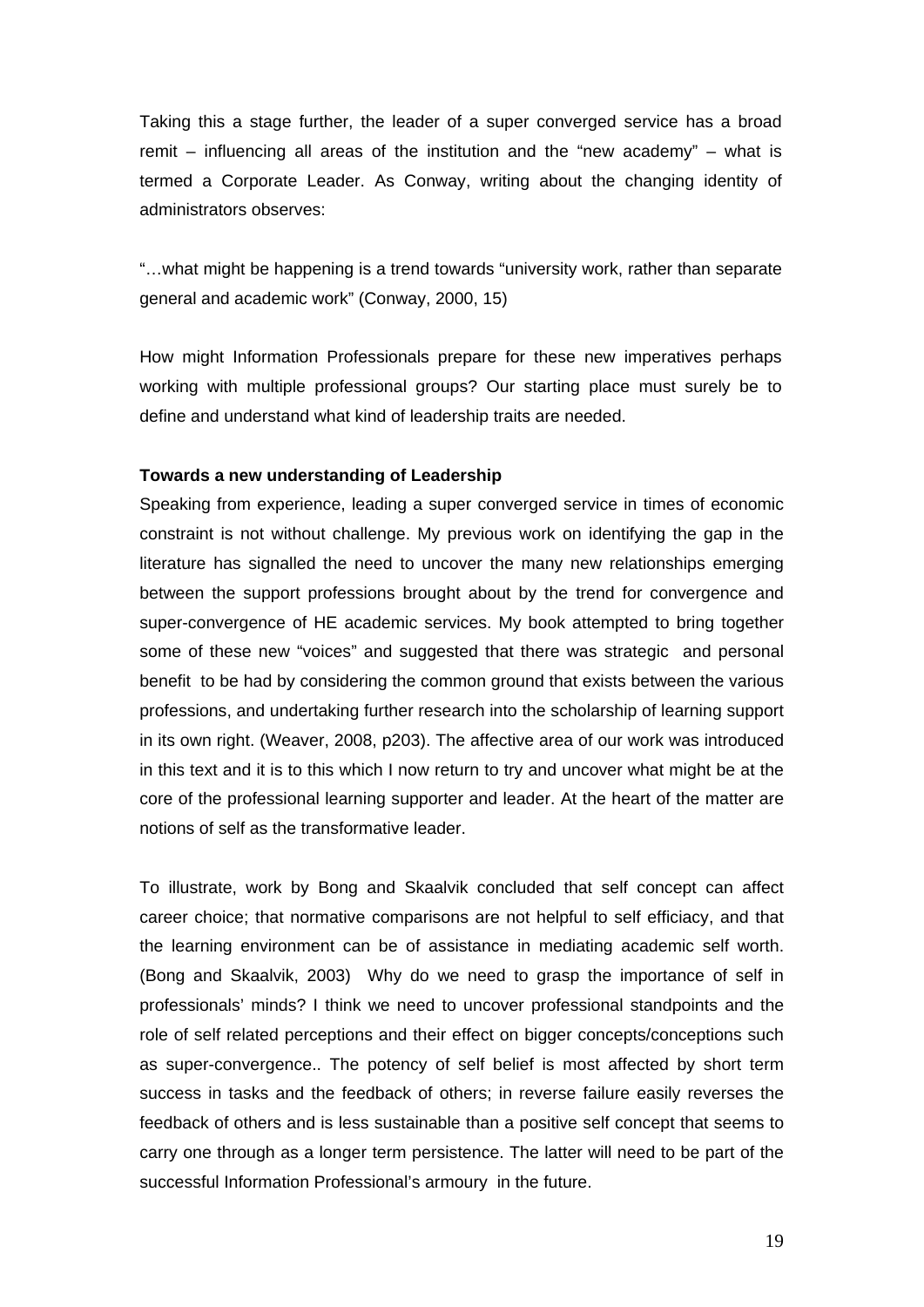# **Conclusions**

Understanding and valuing the emotional work we undertake will be increasingly important in times of change.

Current models of convergence take the fusion of service portfolios even further, beyond the Library and IT combinations to encompass other student facing services, such as Student Services, Facilities Management, Centres for Learning and Teaching and Student Administration Services.

The literature has yet to catch up on the many implementations of converged student support services, and I hope this account has made some contribution from the perspective of one UK regional University. Hence I believe the super convergence debates revitalises the organisational culture and allows synergies to emerge that were formally hidden.

The emotional life of leaders in these contexts is a significant area warranting further exploration to allow a fusion between work life balance (avoiding burnout) and help understand emerging professional identities, preparing leaders for times of unprecedented uncertainty.

I have for some time been interested in the emotional life of leaders in senior Information Professional roles and the impact on professional identity. Using the construct of emotional labour, (Hochschild, 1983) I will be highlighting my work so far in this area at the TICER International Summer School where I hope delegates will become involved in the debate on this little studied phenomena.

# **References**

Akeroyd, J.( 2007) Taking stock of convergence. *LIBRARY + INFORMATION Update, 6* (1-2), p. 50-52

Atton, Chris, (1996). Towards a critical practice for the academic library. *New Library World, 97*, Number 1129, pp.4-11

Bong, M. and Skaalvik, E. M. (2003) Academic Self Concept and Self Efficacy: How Different Are They Really? *Educational Psychology Review*, *15* (1), p.1-40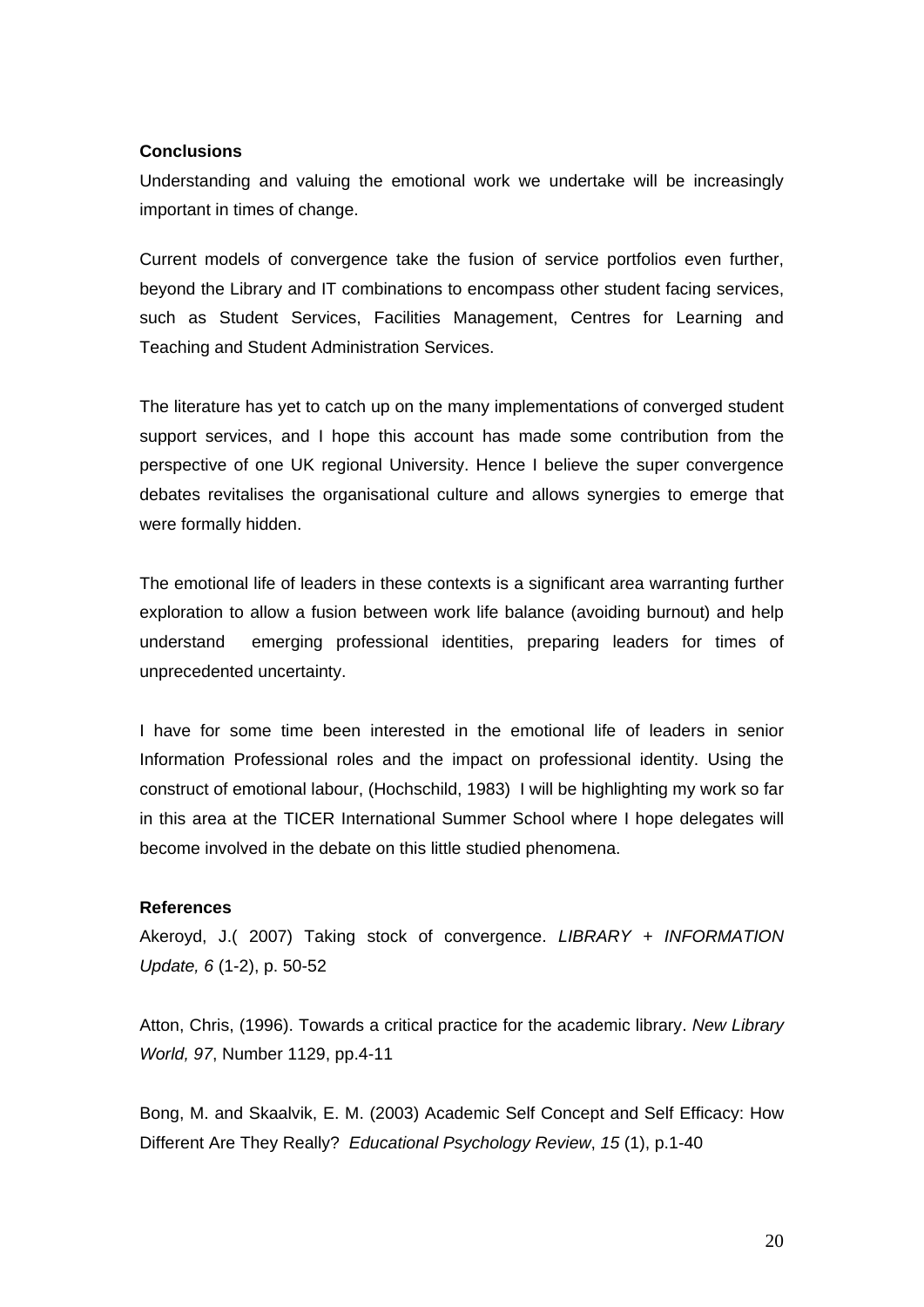Brophy, Peter (2007) *The Library in the Twenty-first Century*, Facet Publishing

Conway, M. (2000) Defining administrators and new professionals. Perspectives, 4 (1), p. 14-15

Corrall, S. (2005) The turn of the wheel: projects and politics at the University of Southampton. IN: Hanson, T. (ed.) *Managing Academic Support Services*, Facet publishing, p. 141-151

Field, C. D. (1996) Implementing convergence at the University of Birmingham. SCONUL *Newsletter*, *9*, p.33-37

Field, Clive D. (2001), Theory and Practice: Reflections on Convergence in United Kingdome Universities. *LIBER QUARTERLY, 11*, pp 267-289

Fisher, B. (2004) Converging on staff development. In: Oldroyd, M (ed). *Developing academic library staff for future success*, London: Facet Publishing.

Frey, T. (2006) The Future of Libraries*. The personal blog of Futurist Thomas Frey.* Accessed: http://www.futuristspeaker.com/2006/11/the-future-of-libraries/ 31 May 2010

Hanson, T. (ed.) (2005) *Managing Academic Support Services*, Facet Publishing,

Harris, C. (1988) Academic Information Services at the University of Salford. *British Journal of Academic Librarianship, 3* (3), p.147-152

Heseltine, R. et al (2009) Super-convergence: SCONUL Shared experience meeting, 16 February 2009, SCONUL Focus, 46, p.121-124. Accessed http://www.sconul.ac.uk/publications/newsletter/46/34.pdf

Higher Education Funding Council for England (HEFCE) (2006) *Shared services: the benefits for higher education institutions*. Circular letter number 20/2006. Accessed at http://www.hefce.ac.uk/pubs/circlets/2006/cl20\_06/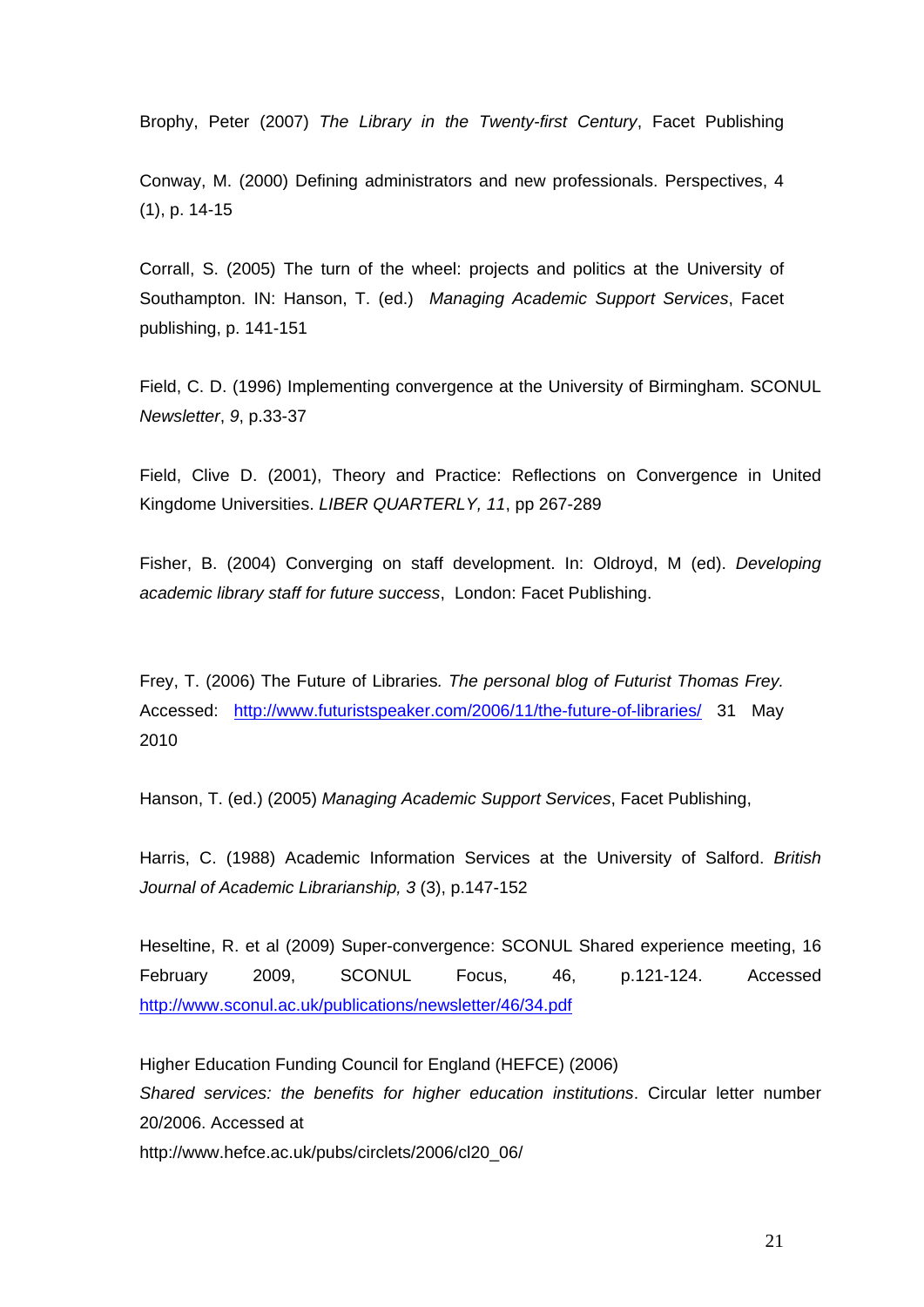Hochschild, A. R. (1983) The managed heart: Commercialization of Human Feeling, Berkeley, University of California Press

Hollister, Christopher. (2004) Bringing information literacy to career services. Reference Services Review, 33 (1), pp.104-111

John Fielden Consultancy (1993) *Supporting expansion: a report on human resource management in academic libraries*, Bristol, HEFCE

Joint Funding Councils' Library Review Group (1993) *Report* (the Follett Report), Bristol, Higher Education Funding Council for England (HEFCE)

Joint Information Systems Committee (JISC) nd *Libraries of the Future*, Accessed at http://www.jisc.ac.uk/media/documents/publications/lotfbrochure.pdf

Marsh, S. (2008) From learning to learner: the role of Learner Support Services in the Bradford student experience. IN: Weaver, M. *Transformative Learning Support Models in Higher Education: educating the whole student*, Facet Publishing, p. 51-65

Martin, J. V (1996) Subject specialization in British University Libraries: a second survey. *Journal of Librarianship and Information Science, 28*, (3), p159-169.

Martin, L. (2008) Transforming ourselves: developing the multiprofessional team. IN Weaver, M. *Transformative Learning Support Models in Higher Education: educating the whole student,* Facet Publishing, p. 149-163

National Committed of Inquiry Into Higher Education (1997) *Higher education in the learning society: report of the National Committee (Dearing Report)*. London, Stationery Office

Pennell, K. (2010), The role of flexible job descriptions in succession management. *Library Management, 31* (4/5), p. 279-290

Pugh, L. C. (1997*) Convergence in Academic Support Services,* British Library Research and Innovation Report, 54, London, British Library Research and Innovation Centre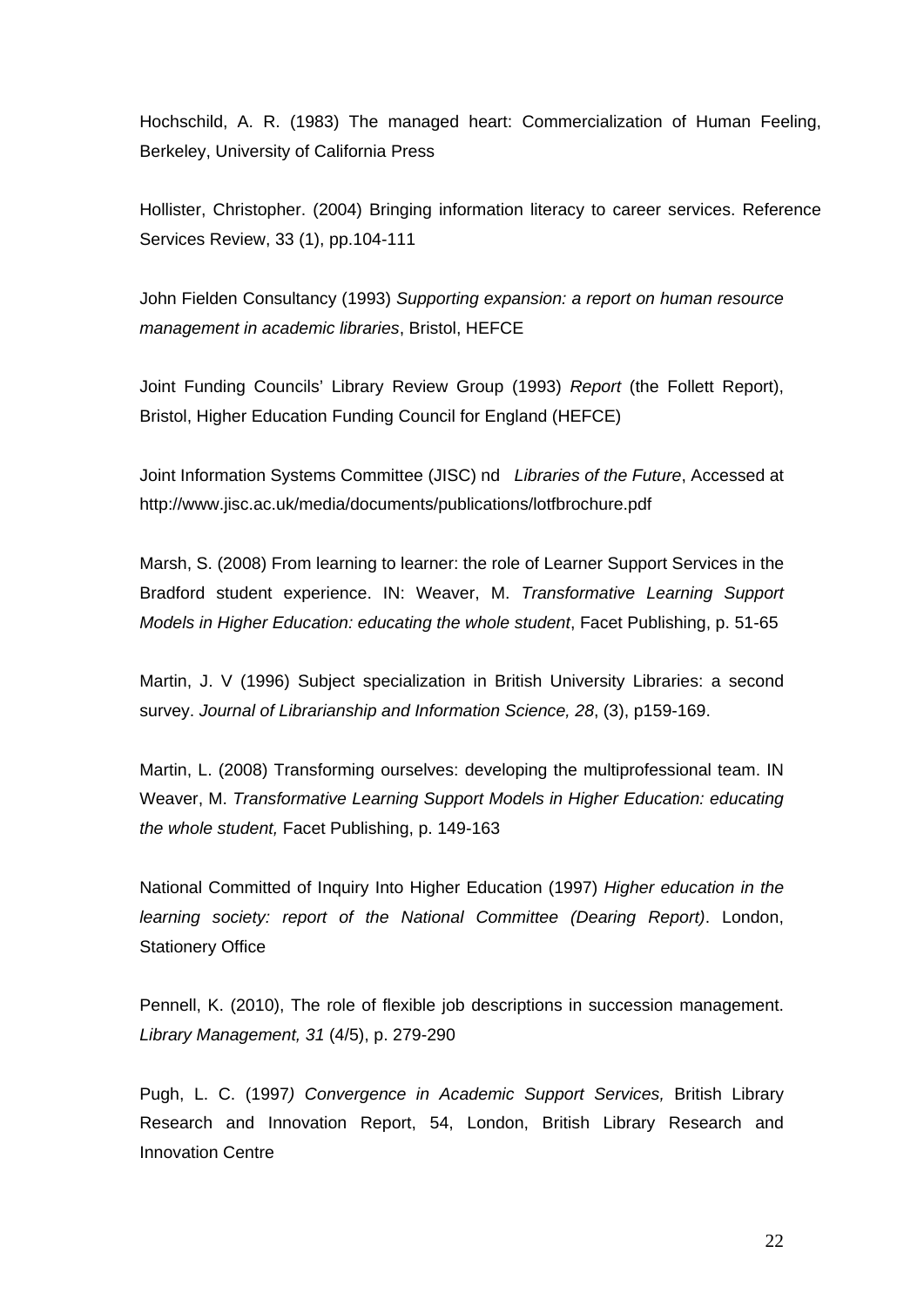Scottish Higher Education Enhancement Committee (SHEEC) International Benchmarking Group (2009) *Supporting Student Success: a forward looking agenda* http://www.enhancementthemes.ac.uk/documents/InternationalBenchmarking/Interna tionalBenchmarking.pdf Accessed June 13 2010

Society of College, National and University Libraries, 2010, *SCONUL Top Concerns Survey*, 2010, prepared by Priority Research Ltd, SCONUL. Accessed at: http://www.sconul.ac.uk June 13 2010

Stephenson, C. D. (2008) Widening horizons: dissolving boundaries: organizational change and the seamless learning agenda. IN: Weaver, M. *Transformative Learning Support Models in Higher Education: educating the whole student*, Facet Publishing, p. 33-49

Walton, Graham, Day, Joan. and Edwards, Catherine. "Role change for the academic librarian to support effectively the networked learner: Implications of the IMPEL Project." *Education for Information,* 14 4, (1996): 343-350.

Watson, L. (2008) It's not about us: it's about them. IN: Weaver, M. *Transformative Learning Support Models in Higher Education: educating the whole student,* Facet Publishing, p.3-18

Weaver, M.L. (2007a) Beauty in the eye of the beholder? Exploring conceptions of learning and teaching through the creation of flexible learning spaces: the Learning Gateway - a case study. *New Review of Academic Librarianship , 12*, (2) November pp. 109-125

Weaver, M. (2007b) Going Native?: Planning *and delivering innovative learning spaces through partnership*.SCONUL Conference on building design: accessed at *www.sconul.ac.uk/groups/space\_planning/events/Dec07/weaver.ppt*

Weaver, M. (ed) (2008) *Transformative Learning Support Models in Higher Education: educating the whole student,* Facet Publishing

Weaver, M. and Beaty, L. (2009) The flexible campus – joining up people, pedagogy, place and process. Peer reviewed paper presented at EDUCAUSE Australasia, Perth, May 2009